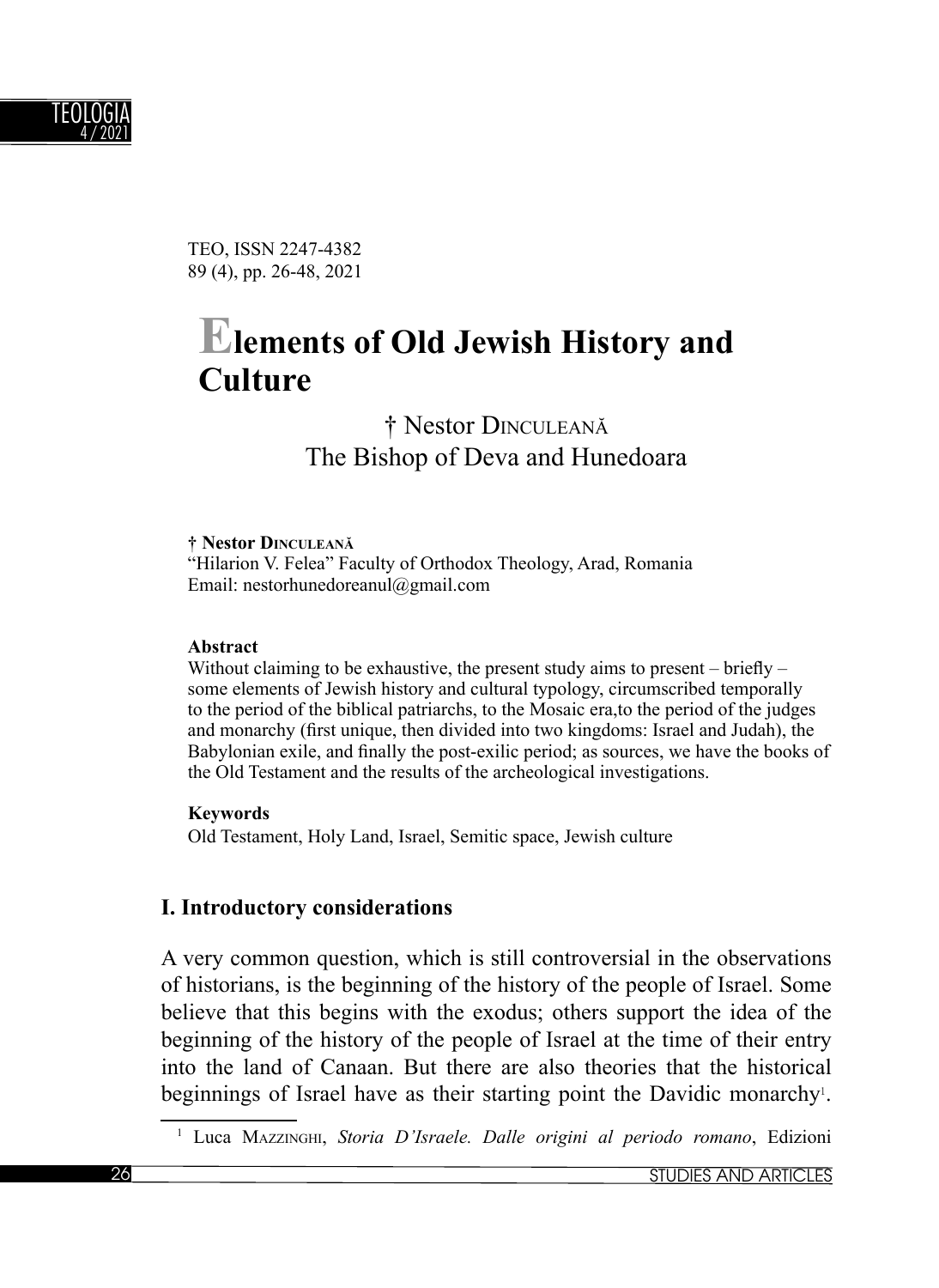J.A. Soggin states in his *History of Israel*, that the Jewish people begin to exist as a political and ethnic entity once it is established as a state<sup>2</sup>, while J.M. Miller and J.H. Hayes argue that the history of Israel can only be spoken of from the moment before the monarchy<sup>3</sup>.

The difficulty of establishing an exact starting point in the history of Israel is based, above all, on the lack of historical resources. With the exception of Old Testament writings, the archaeological sources that provide information about the early period of the Jewish people are relatively small. Although historians cannot speak in well-defined terms, chronologically, of a beginning of Israel as a people, the same cannot be said of the origin of Israel, Abraham being generally recognized as the father of the Jewish people.

# **II. The period of the biblical patriarchs**

Genesis, the first book of the Bible, depicts Abraham as a migrant from the city of Ur (southern Mesopotamia). It is located in history around the 18th century BC, the period of flourishing of the land of Canaan (Palestine), a region in which he and his tribe settled at God's command. Abraham is called "the Jew", a term that has given rise to many speculations about his origin. The term "Eber" translates as "region beyond (something)", considering that the name given to Abraham refers to his origin, namely "beyond the Euphrates". Much more argumentative is the theory of the origin of the term as coming from the Assyrian language (Ebirnâri), which means "the region beyond the river". Abraham is thought to have migrated from Harran to Palestine before the word "Aramaean" which came from a tribe from which he had his genealogical roots<sup>4</sup>.

Here takes place a first form of covenant between God and Abraham, a covenant that is rather a promise of God regarding the descent of the first biblical patriarch<sup>5</sup>. The population lived in the region between the mountains of Judea and the northern valleys, especially in the coastal

Dehoniane Bologna, Ferrara, 2011, p. 19.

<sup>2</sup> J. A. SOGGIN, *Storia D'Israele*, Editura Paideia, Brescia, 1984, p. 54.

<sup>3</sup> J. M. MILLER, J. H. HAYES, *A History of Ancient Israel and Judah*, London, 1986, p. 79.

<sup>4</sup> Emil G. H. KRAELING, *Aram and Israel*, Columbia University Press, New York, 1918, p. 31.

<sup>5</sup> Rolf RENDTORFF, *La "formula dell'alleanza". Ricerca esegetica e teologica*, Editura Paideia, Brescia, 2001, p. 33.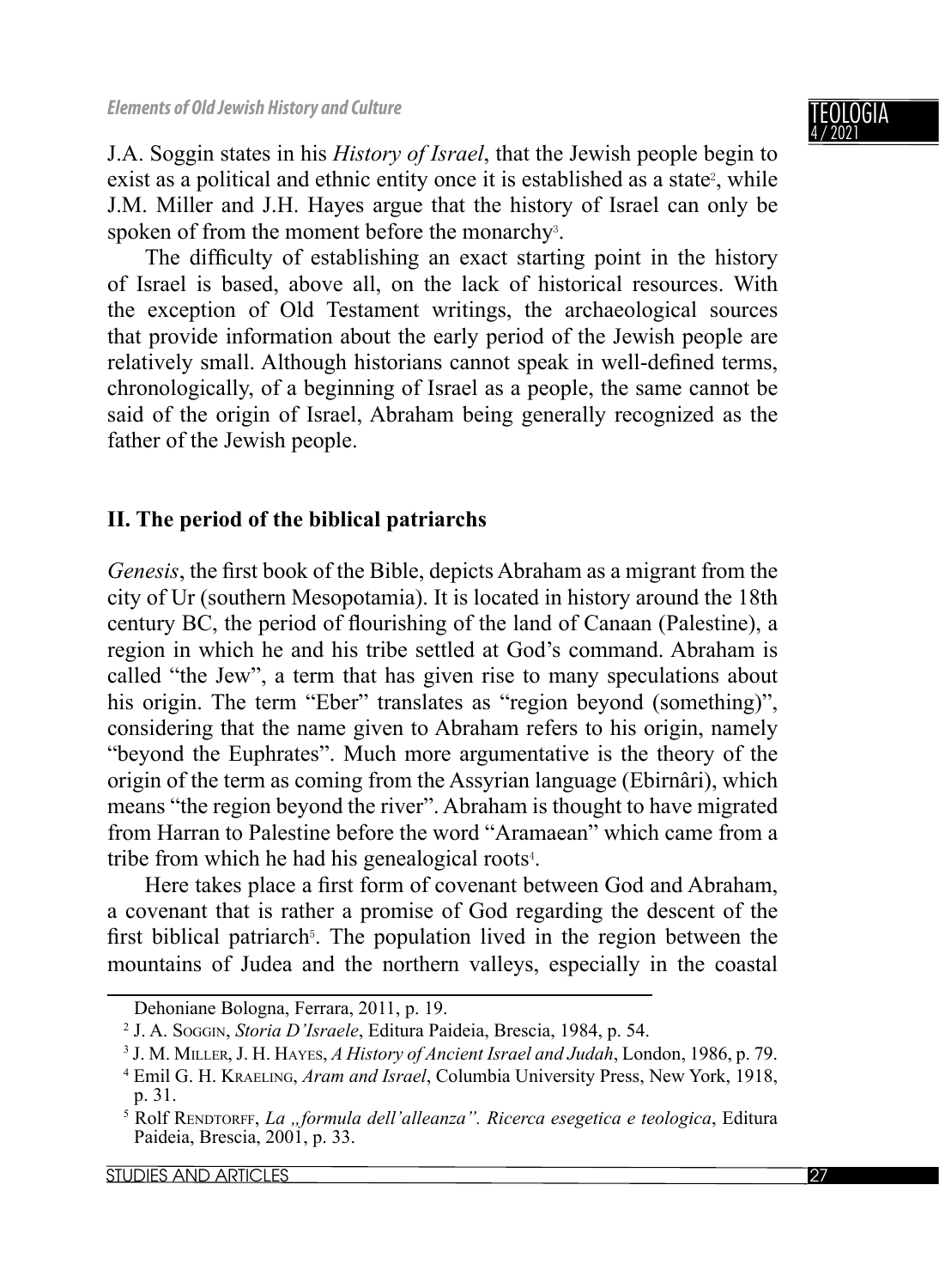

area, which was very accessible and also fertile. Concentrated in small city-states, the Semitic tribes were under the rule of Egypt, which, along with the Assyro-Babylonians and Hittites, were the most powerful state organizations of the time. In fact, the only sources that provide information about this period, dating to the beginning of the second millennium BC, are represented by Egyptian texts inscribed on clay figures and "drawing" the picture of the conquest of the peoples under Egyptian rule<sup>6</sup>.

From the information available, the inhabitants of Canaan were constituted as a sedentary population, whose main occupation was agriculture, unlike the tribes of the biblical patriarchs who had a seminomadic character, without a stable home and who dealt mainly with pastoralism and animal raising. As semi-nomads, the biblical patriarchs, along with their families, lived on the edge of the inhabited land, moving from place to place according to the food needs of their flocks. The first piece of land that Patriarch Abraham acquired in Canaan was the cave of Macpela, which the biblical patriarch bought from Ephron the Hittite to Hebron, to form the tomb of his wife, Sarah (Genesis 23)<sup>7</sup>. Information about the Jewish patriarchs is found in the Old Testament, which describes them as semi-nomadic shepherds living in tents (Genesis 12: 8; 13: 3; 18: 1-18), raising sheep and goats (Genesis 30, 32-43), dug wells (Genesis 21, 30; 26, 15-22) and temporarily cultivated small areas of land (Genesis 26, 12). Biblical patriarchs observed the unwritten laws of the wilderness, the preservation of the purity of the blood (Genesis 24, 3-4), the laws of hospitality (Genesis 18, 1-8; 19, 28-32), and collective vengeance (Genesis  $34, 25 - 31$ <sup>8</sup>.

Religiously, Abraham and his family (his clan) are monotheists, the Jewish patriarch being not only the founder of the Jewish nation, but also the foundation of the special relationship that God establishes with him and his followers. The cult is shaped, in time, around the "God of the father", which is preserved and transmitted from generation to generation within the family. Expressions such as "God of Abraham" (Genesis 26, 24; 31, 54) or "God of your father Abraham and your father Isaac" (Genesis 28, 13; 32, 9) attest to God's presence in the religious life of the clan strengthening

<sup>6</sup> L. MAZZINGHI, *Storia D'Israele*, p. 22.

<sup>7</sup> Paul JOHNSON, *O istorie a evreilor*, Editura Hasefer, Bucureşti, 1999, p. 16.

<sup>8</sup> Ion REŞCEANU, *Familia în Vechiul Testament*, Editura Mitropolia Olteniei, Craiova, 2014, pp. 158-159.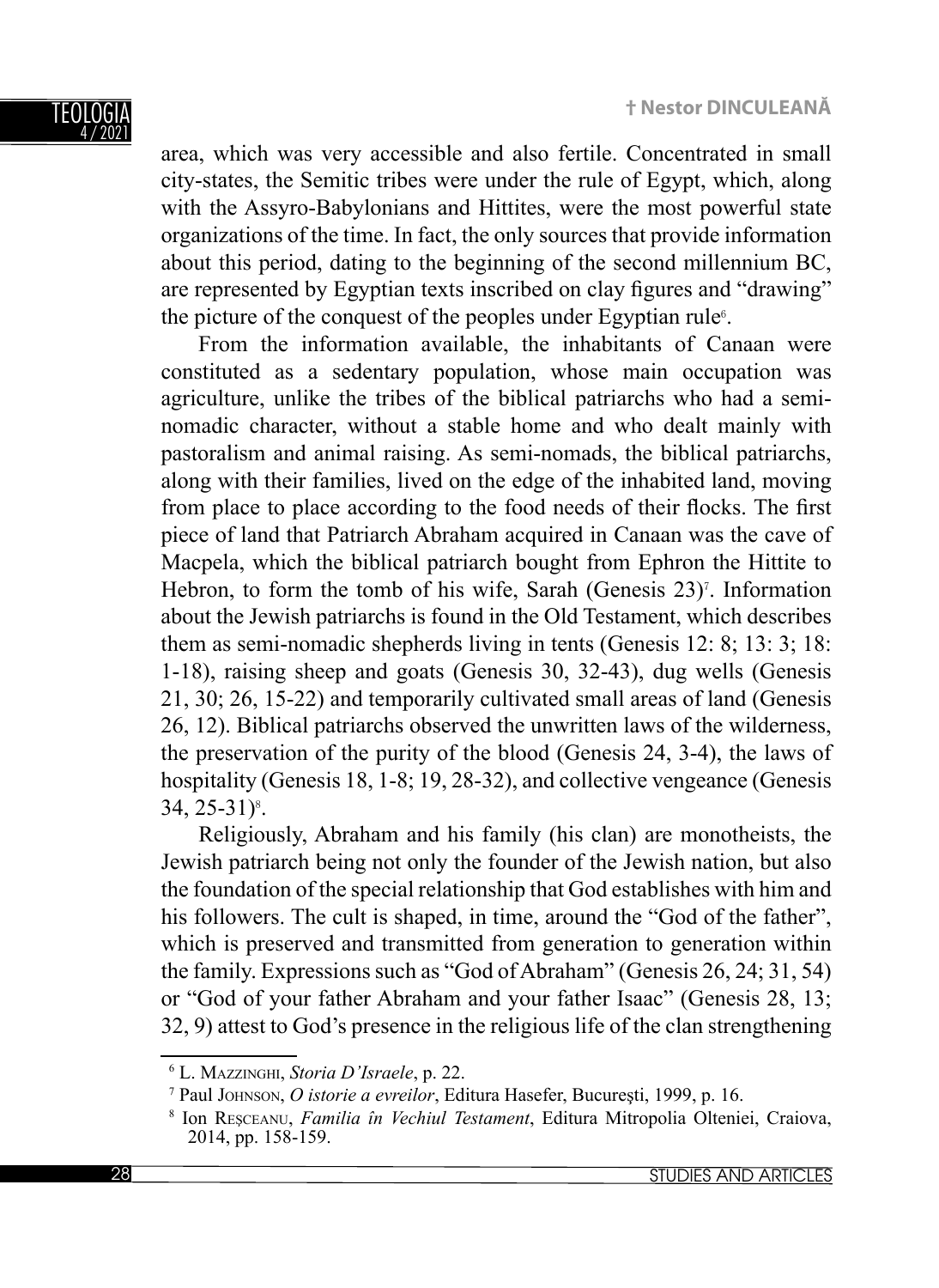the belief that he is protected and led on his way by God Himself through the Father. The originality of his father's cult distinguishes Israel in Canaan, protecting it from the danger of assimilation by strengthening its awareness that it is not indigenous<sup>9</sup>. It is certain that the way of life of the biblical patriarchs has imposed and preserved a whole set of norms and customs that are at the core of the daily life of the biblical Jewish people in all the historical epochs they go through $10$ .

The lack of conclusive information – from non-biblical sources – on the period of biblical patriarchs may be based on their relatively low importance in the ancient history of the Orient, which has given rise to assumptions about their actual existence. However, as Mircea Eliade pointed out, the period in which scientific criticism regarded biblical patriarchs as legendary figures has passed, and thanks to archaeological discoveries, some authors are increasingly inclined to accept, at least in part, the historicity of patriarchal traditions $11$ . The presence of nomadic tribes, called *hapiru<sup>12</sup>*, mentioned in the Egyptian writings, leads to their identification with the biblical patriarchs during the migration period, but this remains only a hypothesis. Two very important studies on this assumption were published in 1954 and 1955 by Jean Bottero and Moshe Greenberg13. The Jews can also be located as the so-called shashu, nomadic tribes of Semitic origin, mentioned in Egypt around the 15th-13th centuries BC14.

The period following their establishment in Canaan is, in fact, a family history, in which the Bible tells us, over three centuries, the course of three generations: Abraham, Isaac, and Jacob. It is a time when other migrations of the tribes led by them take place, such as the departure of Jacob (called Israel) to Harran, Mesopotamia, where he marries Laban's daughters, also called "Aramaic", and then moves with his flocks at Shechem<sup>15</sup>. This period ends when the descendants of the biblical patriarchs arrive in Egypt

<sup>9</sup> C. H. J. DE GEUS, *The Tribes of Israel*, Van Gorcum, Assen / Amsterdam, 1976, p. 39. 10 I. REŞCEANU, *Familia în Vechiul Testament*, p. 158.

<sup>&</sup>lt;sup>11</sup> Mircea ELIADE, *Istoria credințelor și ideilor religioase*, Editura Științifică și Enciclopedică, Bucureşti, 1981, p. 180.

<sup>12</sup> Rolland DE VAUX, *I patriarchi ebrei e la storia*, Editura Paideia, Brescia, 1967, p. 39.

<sup>13</sup> William FOXWEL-ALBRIGHT, *Yahweh and the Gods of Canaan*, Editura Eisenbrauns, Indiana, 1968, p. 73.

<sup>14</sup> L. MAZZINGHI, *Storia D'Israele*, p. 22.

<sup>15</sup> E. G. H. KRAELING, *Aram and Israel*, p. 32.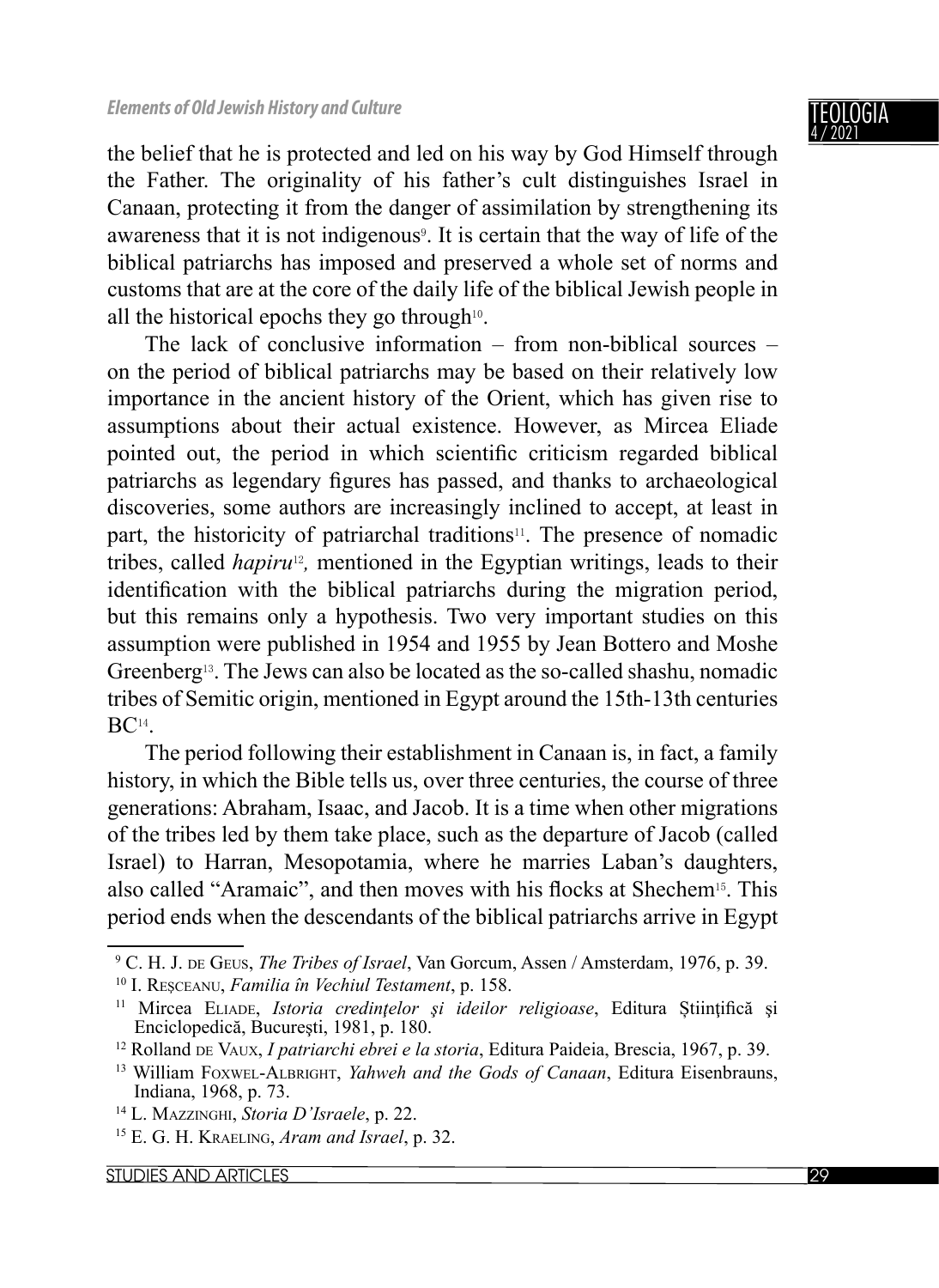through a succession of events related in the writings of the Old Testament. It is the period in which the economic crisis causes the Semitic tribes to migrate to Egypt, a territory that enjoys very fertile agricultural lands, existing on the banks of the Nile. On the other hand, the experience of the Jewish people in Egypt would decisively influence their formation as a state organization and, above all, their acquisition of the status of "God's chosen people"16.

The names of the patriarchs fit perfectly into the historical context of their presence in Mesopotamia, and their etymology seems to have roots belonging to the Amorite population. The name "Abram" is mentioned in some Babylonian texts during the first dynasty, but also in the archaeological discoveries at Mari, while the name "Jacob" is mentioned in the eighteenth century BC. in northern Mesopotamia, as Ya'qub-el, a word found in the 17th century BC and in Egyptian texts.<sup>17</sup>

The Bible book of Genesis ends with the story of Joseph, one of the twelve sons of Jacob, who is sold by his brothers as a slave in Egypt, an episode meant to make an introduction to the book of Exodus. The ability to interpret Pharaoh's dream propels Joseph into a very high political position at his court, coinciding with the migration of Semitic tribes to Egypt due to the economic crisis that endangered their lives. However, the change of the Egyptian pharaonic dynasty marked the beginning of a period of persecution of the Jews, who were forced to work on the Egyptian projects, especially the construction of the cities of Pithom and Ramses<sup>18</sup> (probably the period of Pharaoh Ramses II: 1290-1124 BC).<sup>19</sup>

# **III. The Mosaic Age**

## **III.1. Moses and the Exodus from Egypt**

Moses' birth in Egypt took place at a time when the Jewish population growth was threatening Egyptian rule, for which reason Pharaoh had

<sup>16</sup> Harry M. ORLINSKY, *Ancient Israel*, Cornell University, New York, 1960, p. 26.

<sup>17</sup> John BRIGHT, *A history of Israel*, Westminster John Knox Press, Louisville-Kentucky, 4  $42000$ , p. 77.

<sup>18</sup> Iain Wiliam PROVAN, V. Philips LONG, Tremper LONGMAN, *A Biblical History of Israel*, Westminster John Knox Press, Louisville-Kentucky, 2003, p. 125.

<sup>19</sup> L. MAZZINGHI, *Storia D'Israele*, p. 24.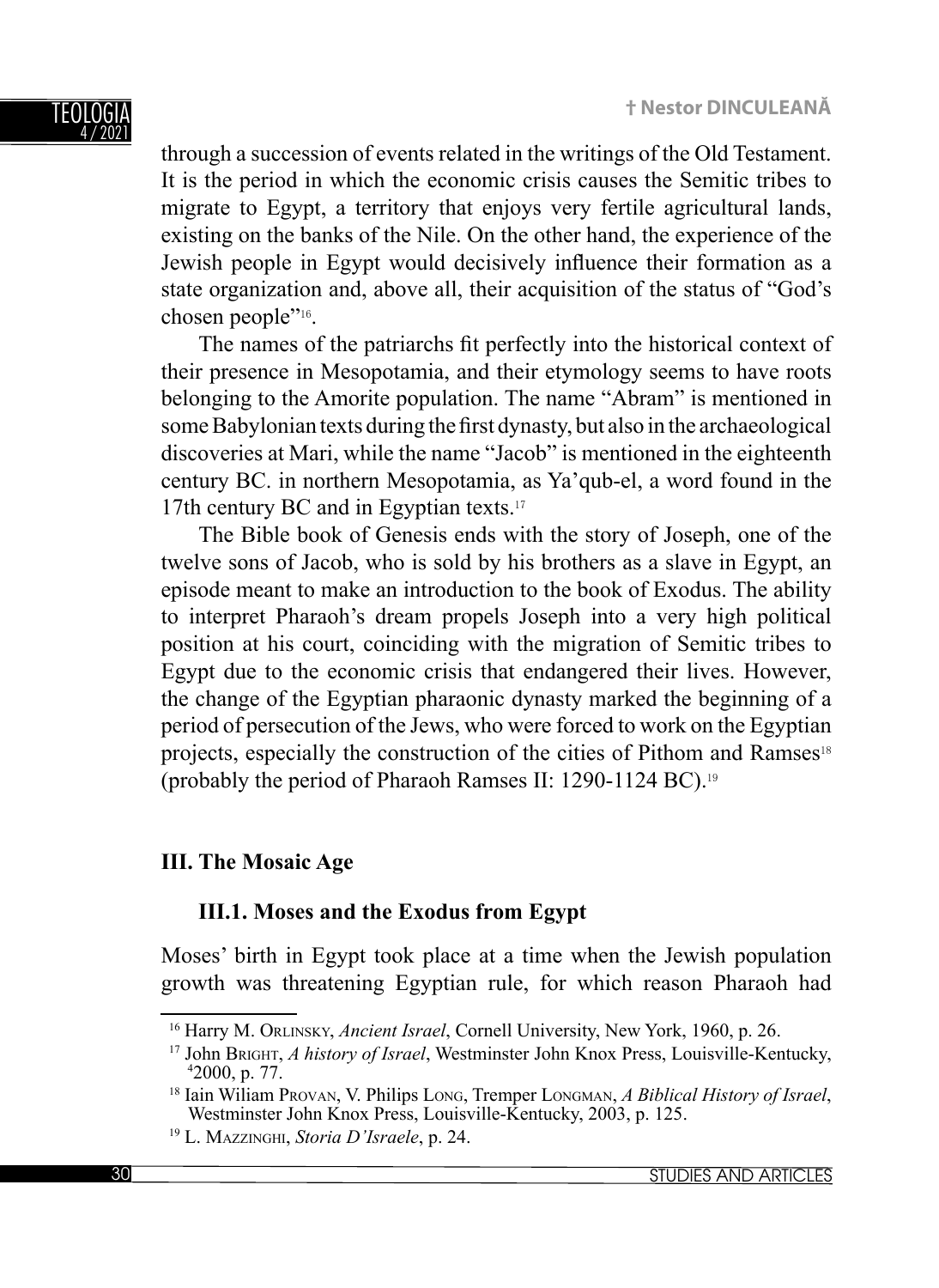ordered the killing of male children born to Jewish families. The miracle by which Moses survived this persecution is one of the divine interventions that accompanied the existence of his predecessors Abraham, Isaac, and Jacob. With the appearance of Moses<sup>20</sup> in the historical context of the Old Testament, information about the Jewish people is much enriched and thoroughly presented.

It is the moment of revelation, in which the God of the biblical patriarchs Abraham, Isaac, and Jacob makes a sacred covenant with the Jewish people, led by Moses from the bondage of Egypt to the Promised Land. There are authors who exclude the possibility of a covenant between God and the Jewish people during the exodus, but some theories claim that the idea of a covenant appears in the preceding stage of Deuteronomy, at Exodus, chapters 24 and 34. It can be considered that the mere intervention of God's favor for the people is a form of covenant, but theologically, the covenant between God (*Yahweh*) and the Jewish people seems to be taking place at the time presented at Deuteronomy 26, 17-19, where mutual involvement is evident of God (*Yahweh*) as well as of the Jewish people<sup>21</sup>.

The presence of Jews in Egypt during this period is attested by an inscription discovered on the tomb of Rekhmire, a high official of Pharaoh Thutmose III (1479-1425 BC). The inscription is accompanied by an image depicting the workers of that tomb as workers from the prisoners of the war in Nubia and Syria-Palestine<sup>22</sup>.

The life of Moses and his encounter with God (*Yahweh*), who speaks to him from the "burning bush", represents the transition of the Jewish people from a patriarchal society to the status of God's "chosen people". The mission entrusted to Moses, to deliver the Jewish people from the bondage of Egypt, and especially the miraculous events that make this liberation possible, is the moment when the Jews become a theocratic state. The period from the exit of Egypt to the entry into the Promised Land represents for the Jewish people a stage in history, in which most of the secular or religious institutions preserved to this day were based.

If in the time of the patriarchs God was known as the "God of the Father" or "the God of Abraham", beginning with the existence of Moses,

<sup>20</sup> Petre SEMEN, "Personalitatea lui Moise şi valoarea poruncilor date prin el", in: *Teologie şi Viaţă*, 6 (72) (1996), no. 1-6, pp. 22-24.

<sup>21</sup> Filippo SERAFINI, *L'alleanza levitica. Studio della "berît" di Dio con i sacerdoti leviti nell'Antico Testamento*, Editura Cittadella, Assisi, 2006, p. 97.

<sup>22</sup> I. W. PROVAN, V. P. LONG, T. LONGMAN, *A Biblical History of Israel*, p. 126.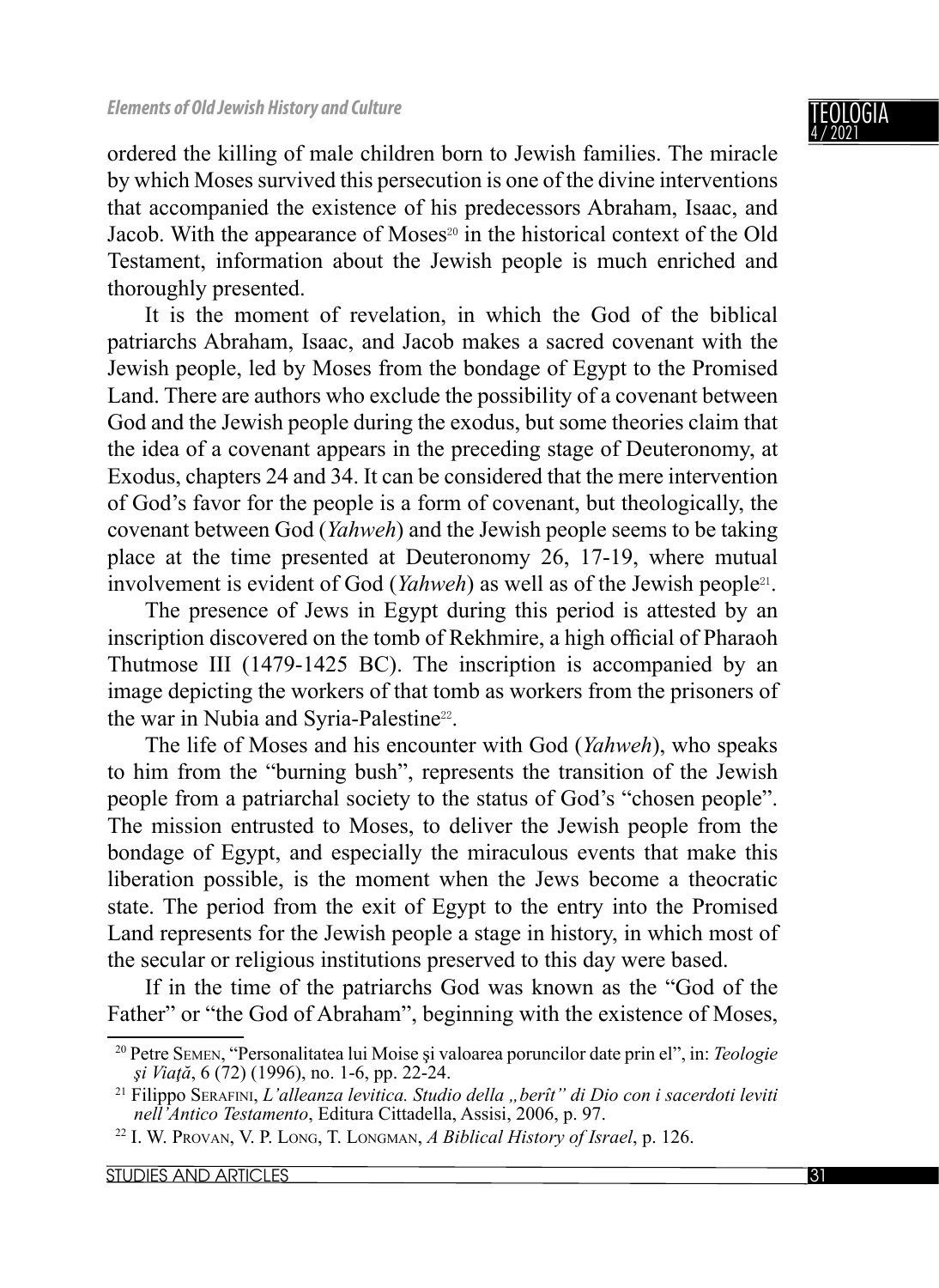God reveals himself to the Jewish people as "Yahweh" or "He who is", and His worship is no more related to a certain place, but has a direct connection with Moses, as the leader of the Israelite group.

The oldest document attesting to the name "Yahweh" (*Yhwh*) is an inscription of Mesha, king of Moab, dated to the ninth century  $BC^{23}$ . This inscription is unique in Palestinian epigraphy and can be considered an imitation of what was supposed to be an inscription of the kingdom of Israel, which ruled Moab for 40 years. The word *Yhwh* is also mentioned in an inscription on pottery in Kuntillet Ajrud, which seems to be an etymological influence from the kingdom of Samaria<sup>24</sup>.

During the journey through the Sinai desert, God-Yahweh reveals himself to Moses at the foot of Mount Sinai and concludes a covenant called the "Law of the Covenant", consisting of the Decalogue and other precepts on worship (Exodus 19, 18-19). At a second theophany of Yahweh before Moses, also on Mount Sinai, he receives two tablets of the Law, written even by the "finger" of God.

Moses' encounters with God on Mount Sinai take place repeatedly, and each time they came to fruition through new precepts received by Moses regarding the organization of the Jewish people as a "chosen people". The first meeting is given at Exodus 19, 3, when Moses receives the "Ten Commandments", mentioned at Exodus 20, 1-17. A second revelation of Moses occurs in Exodus 19, 20, where he is commanded to come with Aaron to the next meeting. The third revelation (Exodus 24, 9) takes place in the presence of Aaron and two of his sons, as well as 70 other elders of the people. God gives them prescriptions about the construction of the Ark of the Law, the temple, but also about observing the Sabbath. Finally, there are two other meetings of Moses with Yahweh, the first mentioned at Exodus 24, 13, and the other at Exodus 34, 4, the last one aimed at setting the rules regarding the observance of some prescriptions related to worship25.

God – Yahweh is quite different from the pagan gods of the day. Unlike

<sup>23</sup> J. A. DEARMAN (ed.), *Studies in the Mesha Inscription and Moab*, Atlanta, 1989; N. NA'AMan, "King Mesha and the Foundation of the Moabite Monarchy", in: *Israel Exploration Journal*, 47 (1997), pp. 83-92; B. ROUTLEDGE, "The Politics of Mesha", in: *JESHO* 43 (2000), pp. 221-256.

<sup>24</sup> Giovanni GARBINI, *Dio della terra, Dio del cielo: Dalle religioni semitiche al giudaismo e al cristianesimo,* Paideia Editrice, Brescia, 2011, p. 176.

<sup>25</sup> George E. MENDENHALL, *Ancient Israel's Faith and History*, Westminster John Knox Press, Louisville-Kentucky, 2001, p. 71.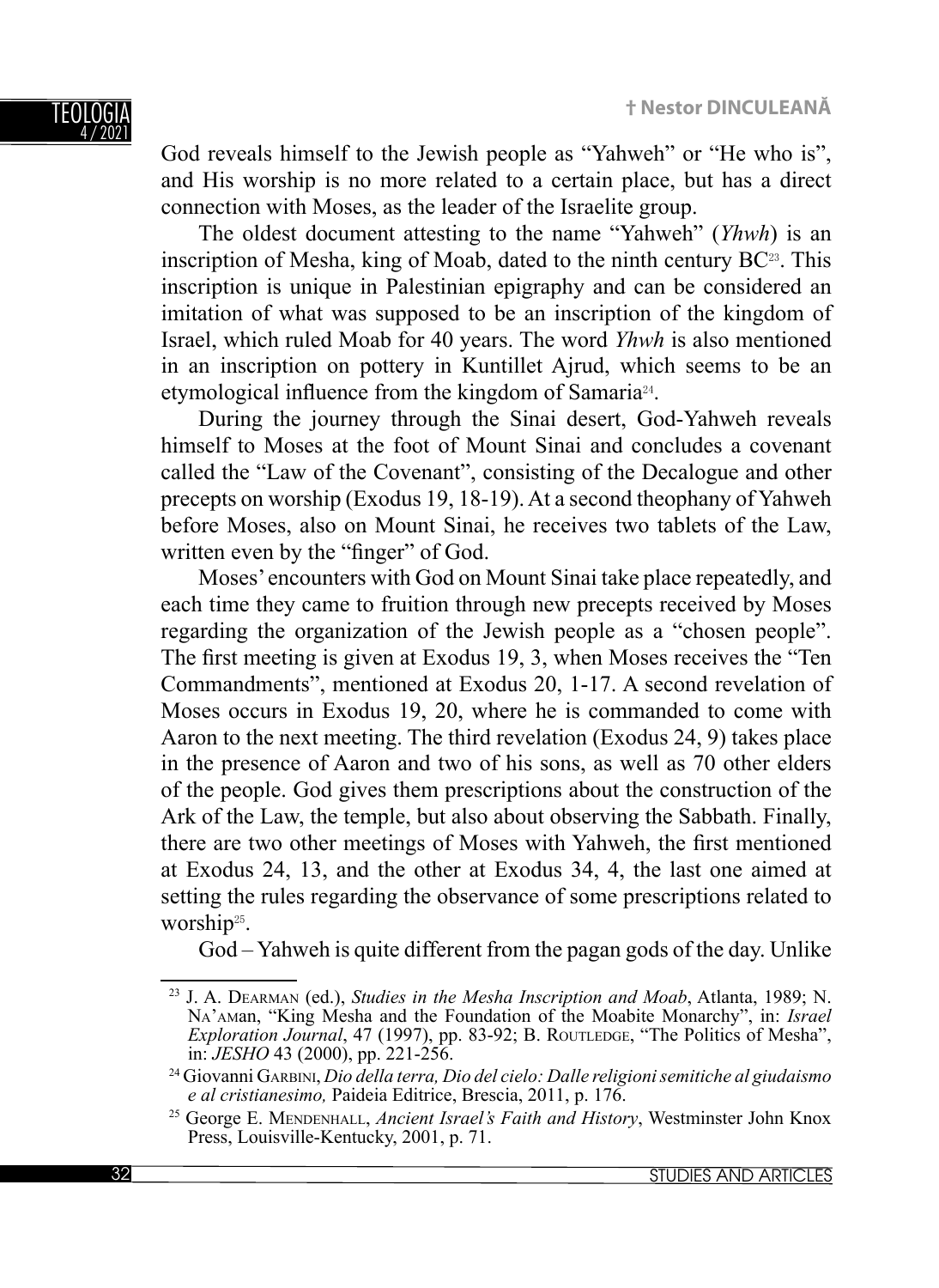them, He cannot be identified with anything existing on earth or in heaven. It has the power to control the forces of nature, but it is not one of them. He rules over the celestial stars, but he cannot be within their limits. He is a faceless God who cannot be revealed to man in any form or image. Yahweh is "He who is" or "He who makes it exist". His power directed all the forces of the universe in favor of the Jewish people on their way out of Egypt, as a prerogative of the covenant to be made between Him and Israel.

The pilgrimage of the people of Israel through the Sinai desert has been established for a period of 40 years, although it is quite difficult to argue exactly. However, throughout this period, the form of state organization of the Jews seems to have evolved progressively until their entry into Canaan26. There is no doubt that the religion of the people of Israel and their faith in Yahweh were revealed to him through Moses during his journey through the wilderness. The religious thinking of the people of Israel during this period was, for the history of the Ancient Orient, a unique conception of divinity<sup>27</sup>.

The idea of "alliance" or "covenant" (*berît*) can be analyzed from two perspectives: one that has a unilateral aspect and the other is viewed bilaterally. The first can be identified with a promise, while the second involves obligations on both sides. God's covenant with man cannot be analyzed symmetrically, but it has as its starting point the manifestation of divine love for Abraham and his followers and then for love of all mankind. Although man, as the subject involved in this "contract", has at his disposal the freedom of involvement, the consent to receive the divine gifts also makes him responsible in the relationship with his Donor28.

The choice of the Jewish people as God's chosen people cannot set an exact moment in history. It is equally true that there have been more or less relevant moments in this regard. Moreover, the conception of the Jewish people has always been that they are a people chosen by God, even though the relations of this connection have progressively changed throughout history. However, his choice as a chosen people does not give

<sup>26</sup> L. MAZZINGHI, *Storia D'Israele*, p. 29.

<sup>27</sup> J. BRIGHT, *A history of Israel*, p. 148.

<sup>28</sup> F. SERAFINI, *L'alleanza levitica*..., p. 102; Andrei CORNEA, "A Question of Translation: The Greek for Covenant in the Septuagint", in: *Annals of the "Sergiu Al. George*" *Institute*, 1 (1992), pp. 35-43; D. STAMATOIU, "Ideea de legământ în Vechiul Testament", in: *Mitropolia Olteniei*, 1986, no. 6, pp. 31-47.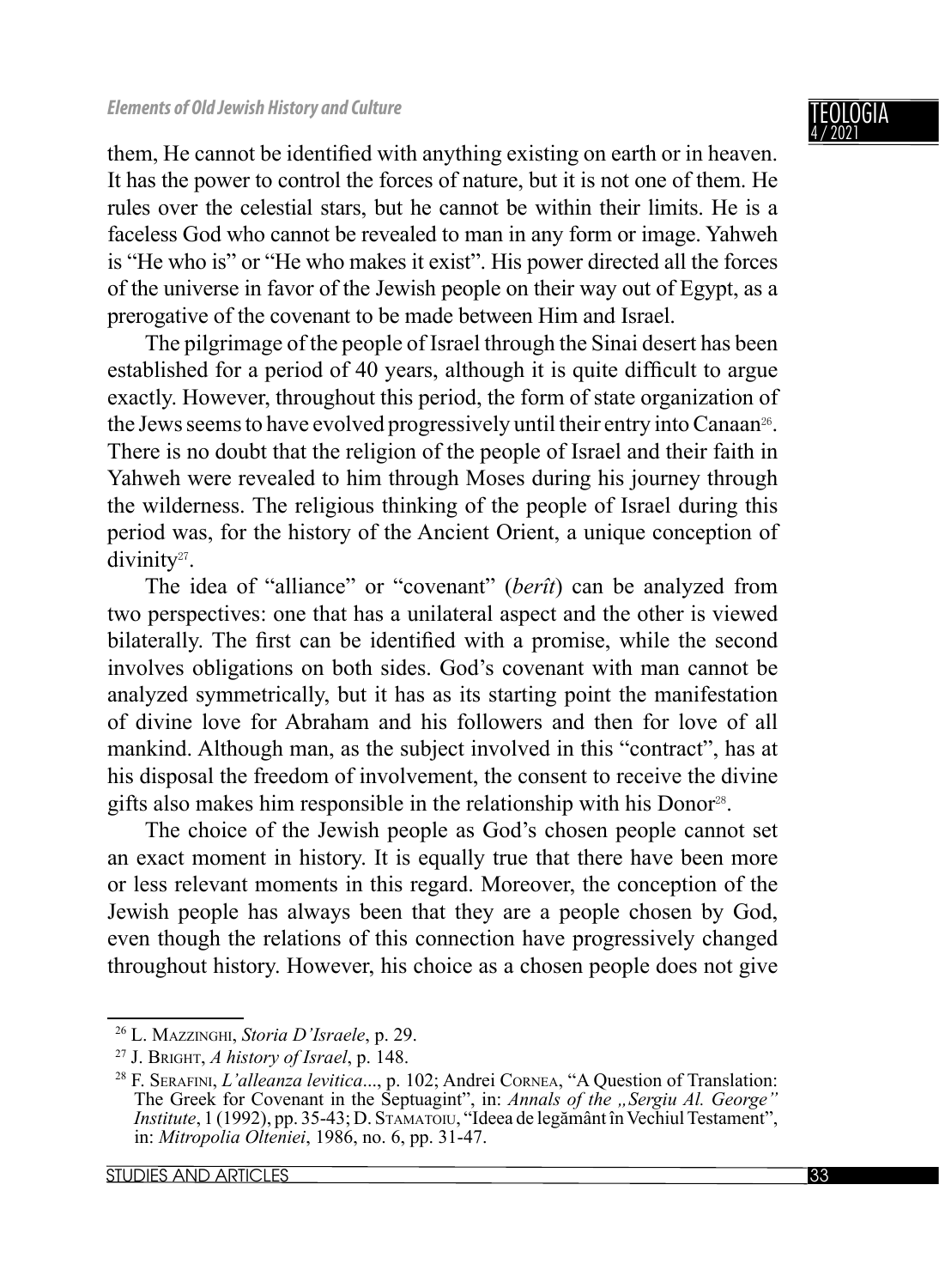him any merit, the selection belonging exclusively to  $God<sup>29</sup>$ . The divine commandments are carefully observed in the historical religious context of the Jewish people, very clearly regulating the relationship of the members of the chosen people with God (Yahweh) and their fellow men30. The death of Moses at the border of the entering of the chosen people into the Promised Land puts an end to a stage of overwhelming importance for the next period in the history of the Jewish people.

Moses' personality remained for the Jews as a prophetic, priestly, and leading model, and the repeated theophanies of his life established him as a unique figure in the Old Testament history of the Jewish people. The entry of the chosen people into Canaan (the Promised Land) under the leadership of Joshua, Moses' political successor, led to new changes in Israel's life, both in terms of state and religious organization, due to the interaction of the Jews.

# **III.2. Israel in the Promised Land**

The entry of the people of Israel into the land of Canaan<sup>31</sup>, after the death of Moses, is carried out under the leadership of Joshua, the events of the conquest of this region being related by the book that bears his name<sup>32</sup>. The Jewish people miraculously crossed the Jordan River and penetrated beyond the walls of the city of Jericho, the conquests mentioned in the Bible listing cities in both southern Palestine and the north, which led to the idea of the Jews conquering the entire Palestinian area. This success of the Jews gave rise to various theories about the method of achieving this goal. It is hard to believe that the Jews who came from the desert to the Palestinian border were a very large group. Their military strength must also have been weak compared to that of the peoples already existing in the Canaanite region. The closest hypothesis to reality is that of a peaceful

<sup>29</sup> J. BRIGHT, *A history of Israel*, p. 149.

<sup>30</sup> Mircea ELIADE, *Istoria credințelor și ideilor religioase*, trad. de Cezar Baltag, Editura Univers Enciclopedic, București, 2000, pp. 119-120.

<sup>31</sup> A. ALT, "The Settlement of the Israelites in Palestine", in: *Essays on Old Testament History and Religion*, Oxford, 1966, pp. 135-169; G. E. MENDELHALL, "The Hebrew Conquest of Palestine", in: *Biblical Archaeologist*, 25 (1962), pp. 66-87.

<sup>&</sup>lt;sup>32</sup> G. MITCHELL, *Togheter in the Land. A Regarding of the Book of Joshua*, Sheffild, 1993; G. U. COATS, "The Book of Joshua: Heroic Saga or Conquest Them?", in: *Journal for the Study of the Old Testament*, 38 (1987), pp. 15-32.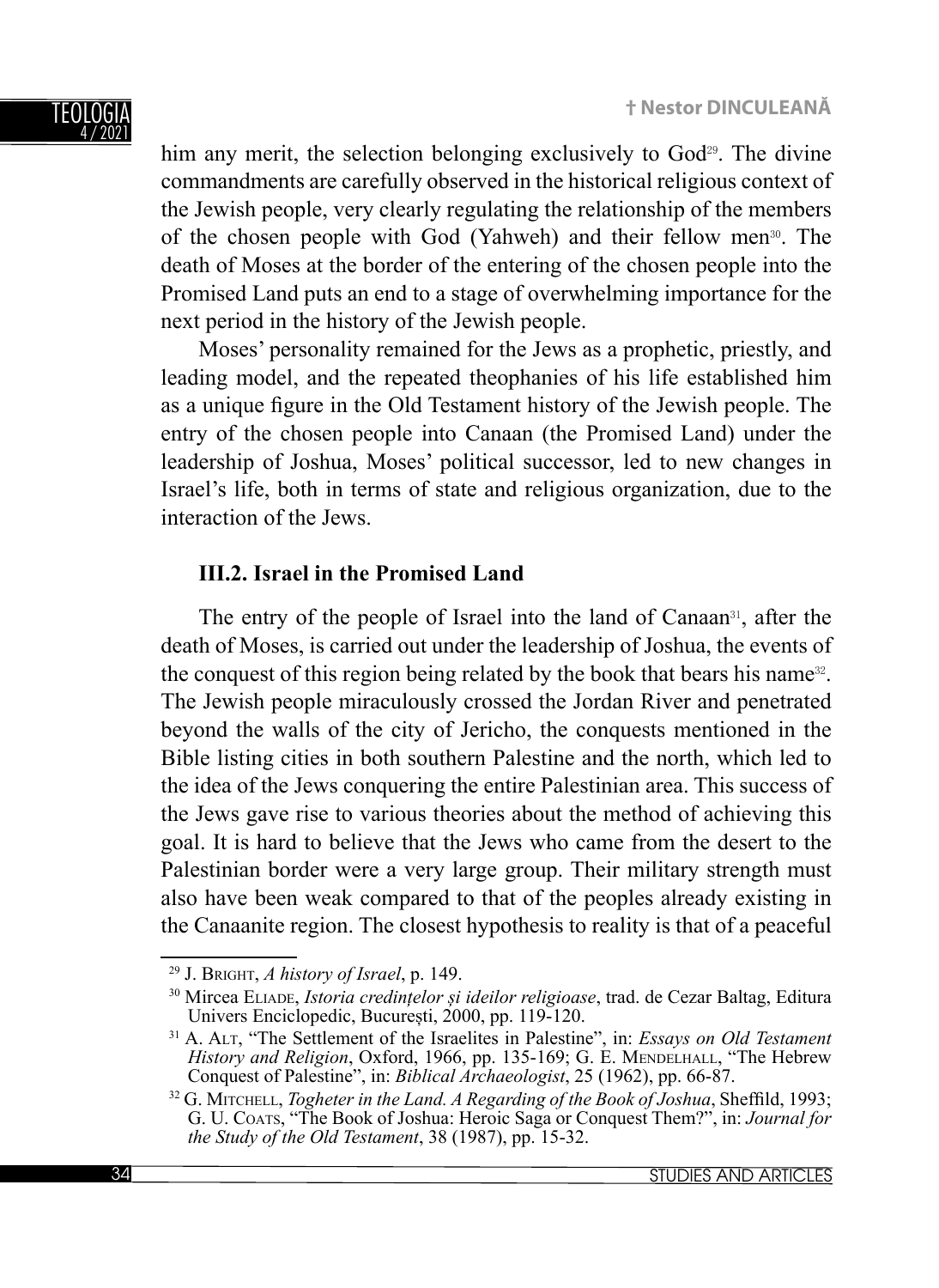penetration of the Jews into Canaan, at least at the beginning. And another aspect, which gives consistency to this theory, refers to the existence of Semitic tribes who joined the Jews in the process of conquering the entire Canaanite territory<sup>33</sup>.

After the entry of the Jewish people into the "Promised Land", Joshua, its political leader, seems to be only a representative of God at the head of the people, the true leader being God himself – Yahweh, the deliverer of Israel from the land of Egypt $34$ .

Although the dominion of the "promised land" by Israel took the form of an organized state, the region of Canaan was divided among the twelve Jewish tribes, which took their name from the twelve sons of Patriarch Jacob, two of the tribes (Ephraim and Manasseh) were the descendants of Joseph, the son of Jacob, sold in Egypt by his brothers. The twelve tribes continued to exist as one state, having in common the law given by God – Yahweh to Moses on Mount Sinai, legal norms to which all members of the chosen people referred35. The tribe of Levi, responsible for the religious service, did not take possession of a specific region, but was given 48 cities throughout Palestine, due to the fact that they had to be permanently at the disposal of the other tribes to fulfill their religious needs. Thus, the twelve tribes that now ruled the "Land of Promise" were placed from south to north: Simeon, Judah, Dan, Benjamin, Reuben, Ephraim, Gad, Manasseh, Issachar, Zebulun, Naphtali, and Asher<sup>36</sup>.

# **IV. The Age of Judges**

The biblical chronology of the Jewish people, as recorded in the Old Testament, continues with the history of the period immediately following their installation in Canaan. The book of Judges presents the time of Israel's entry into Canaan and, later, its leadership by twelve judges<sup>37</sup>,

<sup>33</sup> J. BRIGHT, *A history of Israel*, p. 137.

<sup>34</sup> G. E. MENDENHALL, *Ancient Israel's Faith and History*, p. 74.

<sup>35</sup> Mario LIVERANI, *Oltre la Bibbia. Storia antica di Israele*, Editura Laterza, Bari, 2012, p. 73.

<sup>36</sup> Dumitru ABRUDAN, Emilian CORNIȚESCU, *Arheologia biblică*, Editura Institutului Biblic și de Misiune al Bisericii Ortodoxe Române, București, 1994, pp. 84-85.

<sup>37</sup> A. MALAMAT, "Charismatic Leadership in the Book of Judges", in: *Essays in Memory of G. E. Wright*, New York, 1976, pp. 152-168.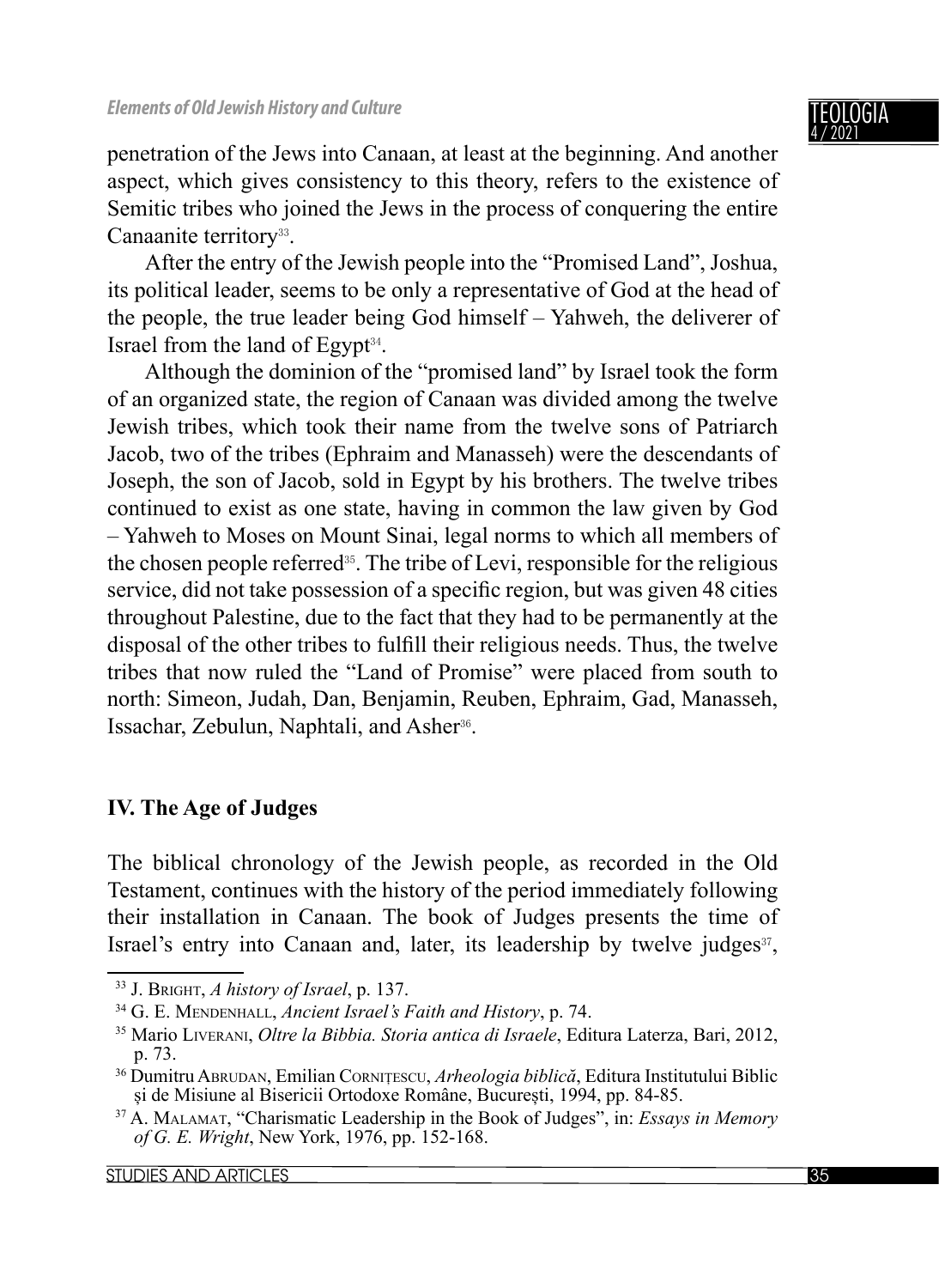TEOLOGIA 4 / 2021

the most frequently mentioned being Gideon and Samson (Judges 6 and 8, respectively 13 and 16). However, the word "judge" should not be limited to a form of legal power, but should be understood in the sense of a responsibility of political and military leadership. However, the Hebrew term *sopet* refers, par excellence, to the one who distributes justice, who punishes the evildoer, and rehabilitates the righteous<sup>38</sup>.Although some judges are also called prophets, such as Deborah or Samuel, they are not to be confused with those whom the Old Testament scripture defines as *nabi*prophet. Judges receive the word of God, being chosen to do the divine will. In this sense, the Spirit of God helps and inspires the judges to do all the deeds by which the theocratic interests of the people are preserved (Judges 6, 34; 11, 29; 13, 25; 14, 6; I Kings 16, 13)39. The characteristic feature of the theocracy is that the true leader of the people is God, who chooses the judges of his chosen people in order to lead them on the path of keeping the covenants and the divine law, thus preserving the religious and national unity of the people.

After the death of Joshua, who no longer had a single ruler, the twelve tribes of Israel were weakened by national and religious unity, which slipped into idolatry and was punished by God with the oppression of foreign nations. In this context, judges are sent by God to save the people from foreign domination, their rule not being hereditary and not involving legal rights, such as the right to legislate and set taxes. The exception seems to be Samuel, the last judge in Israel who, thanks to a strong personality, recognized at the level of the twelve tribes, concentrates in his person all the legislative, judicial and executive power<sup>40</sup>. However, the history of Israel in the time of the judges seems more like a history of the twelve tribes, viewed individually, than of a single united people.

The period of Judges stretches between 1200 and 1050 BC, after which the ruling structure of the Jews became monarchical, through kings Saul and David. In fact, the incipient form of the Jewish monarchy can be understood as an affront to God – Yahweh, given that, from now on, the people of Israel cease – to some extent – to be an exclusively theocratic state<sup>41</sup>

<sup>38</sup> G. T. MANLEY, D. J. WISEMAN, "Judecători", in: *Dicţionar biblic*, Editura Cartea Creştină, Oradea, 1995, p. 722.

<sup>&</sup>lt;sup>39</sup> Athanase NEGOITĂ, *Teologia biblică a Vechiului Testament*, Editura Sofia, București, 2004, p. 103.

<sup>40</sup> D. ABRUDAN, E. CORNIȚESCU, *Arheologie biblică*, p. 139.

<sup>41</sup> L. MAZZINGHI, *Storia D'Israele*, p. 37.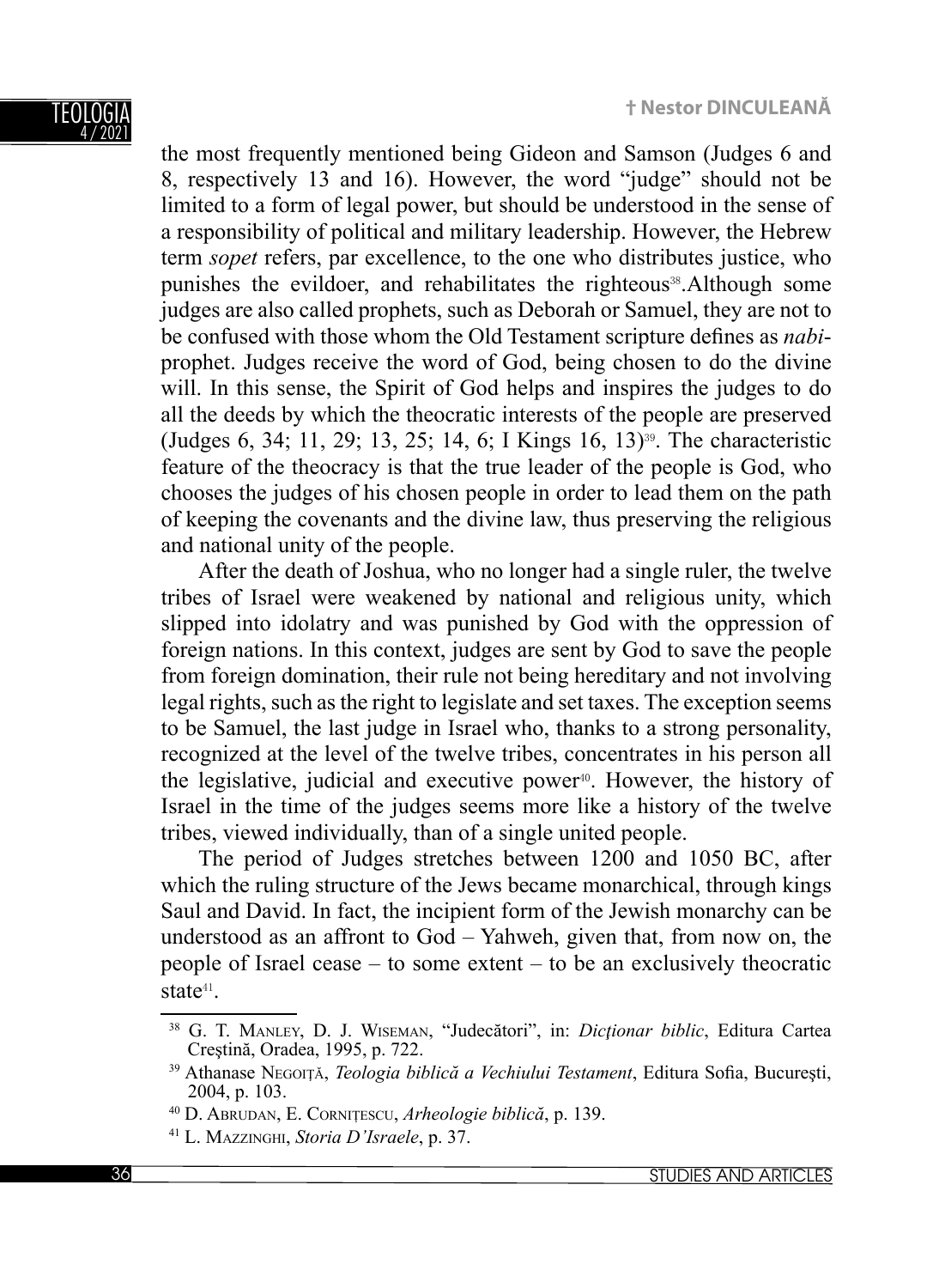

## **V. The period of the monarchy**

At the time of the entry of the people of Israel into the land of Canaan, the populations present in this area (Ammonites, Edomites, and Moabites) were already in the form of kingdoms ruled by a king, and this form of state organization is rapidly gaining ground among the people of Israel. under Saul, it becomes a monarchical state.

Regarding the election of Saul as the first king of Israel, the biblical tradition gives rise to some controversy. Chapter 9, 1-10 and 16 of the First Kings show Saul as chosen by God in the dignity of king of Israel, while chapters 8, 1-22 of the First Kings suggest the idea that the people were who requested this. However, a deeper understanding of Scripture reveals in these events a fulfillment of God's Providence, to which people have become partakers<sup>42</sup>.

Following the military victory over the Edomites, Saul is proclaimed king (*melek*), and Israel becomes like the Trans-Jordanian kingdoms, but Saul's reign over the twelve Jewish tribes is only an embryonic stage of the Israeli monarchical period43.

A new stage in the history of the people of Israel is the reign of King David. David's leadership is different from that of Saul. David initially appears as a mercenary, serving the Philistines and taking possession of the city of Ziklag. His consecration as king is not officiated by a prophet, but by the people of the tribe of Judah. In fact, a political rift was deepening between the tribe of Judah and the other tribes of Israel, caused by its independent territorial expansion, without the support of the other Jewish tribes<sup>44</sup>.

## **V.1. The United monarchy – the kingdom of David and Solomon**

The election of David as king by the representatives of the tribe of Judah and its organization as a kingdom separate from the rest of the Jewish tribes would not represent the supremacy of the Jews among the

<sup>42</sup> J. A. SOGGIN, *Storia D'Israele*, pp. 85-87.

<sup>43</sup> J. A. SOGGIN, *Storia D'Israele*, pp. 88-90; K. VAN DER TOORN, "Saul and the Rise of Israelite State Religion", in: *Vetus Testamentum*, 43 (1993), pp. 519-542.

<sup>44</sup> Rolland DE VAUX, *Le istituzioni dell'Antico Testamento*, Editura Marietti, Genova, 3 2002, p. 102.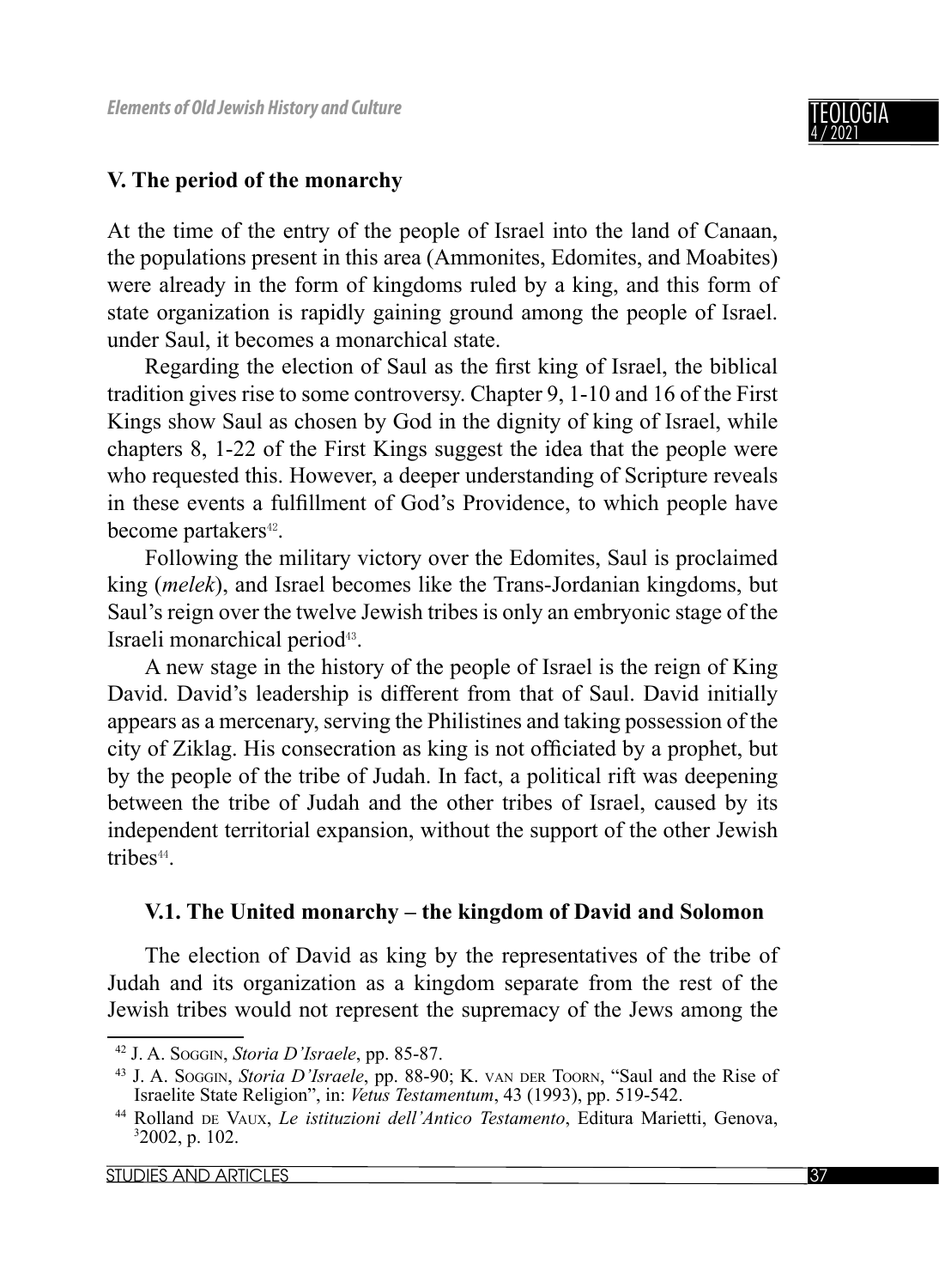

Jewish people. The presence of the Philistine danger to the Jewish tribes led to David's recognition as king over all the people of Israel, and thus Israel was absorbed into the kingdom of Judah. David's confirmation as king over Israel leads to his consecration by the elders of the people. In II Kings 5, 4-5 it is mentioned that David reigned over Judah for seven years and six months, and over the two kingdoms thirty-three years<sup>45</sup>.

Paul Johnson finds three reasons why David was considered a great king46. First of all, the fact that he combined his political-monarchical authority very well with the priestly one, David, a man with a deep religious feeling, quickly entering the consciousness of the Jewish people as a great king and prophet. Unlike Saul and his predecessors, David proved to be more aware of the nature of the religion and the Israelite community. Secondly, David proved to be a formidable military leader who not only completed the conquest of all the Canaanite enclave cities and defeated the Philistines decisively, but he succeeded in extending the borders of his kingdom beyond the Jordan in the East. Ammon, Moab and Edom and in the north conquering Aram – Zobar and even Aram – Damascus. His military successes are enshrined in diplomatic alliances and dynastic marriages, all of which give him the status of a dreaded regional leader in the Middle East of his time. Thirdly, David imposes himself in the consciousness of the Jewish people as a great leader and through another victory of his, initially considered personal, but then fully proving his strategic importance from a political, economic and spiritual point of view, namely the conquest. the city of Jerusalem and its transformation into a national and regional capital<sup>47</sup>.

The unified state of David and his successor Solomon would not be a purely national state. The conquest of the territories in the Transjordan area, as well as other small kingdoms liberated from Egyptian rule, would impose on Israel an empire-like structure. This territorial expansion marked a period of administrative and economic flourishing of Israel, a success completed by King Solomon in a manner similar to the Egyptian imperial model<sup>48</sup>.

Unlike David, Solomon seems to be much more profane, a man of the world, of his time, who soon became a typical monarch of the Middle

<sup>45</sup> Gianni CAPPELLETTO, *In camino con Israele. Introduzione all'Antico Testamento*, I, Edizioni Messaggero, Padova, 2009, p. 316.

<sup>46</sup> P. JOHNSON, *O istorie a evreilor*, p. 54.

<sup>47</sup> P. JOHNSON, *O istorie a evreilor*, pp. 54-55.

<sup>48</sup> G. CAPPELLETTO, *In camino con Israele*, pp. 317-318.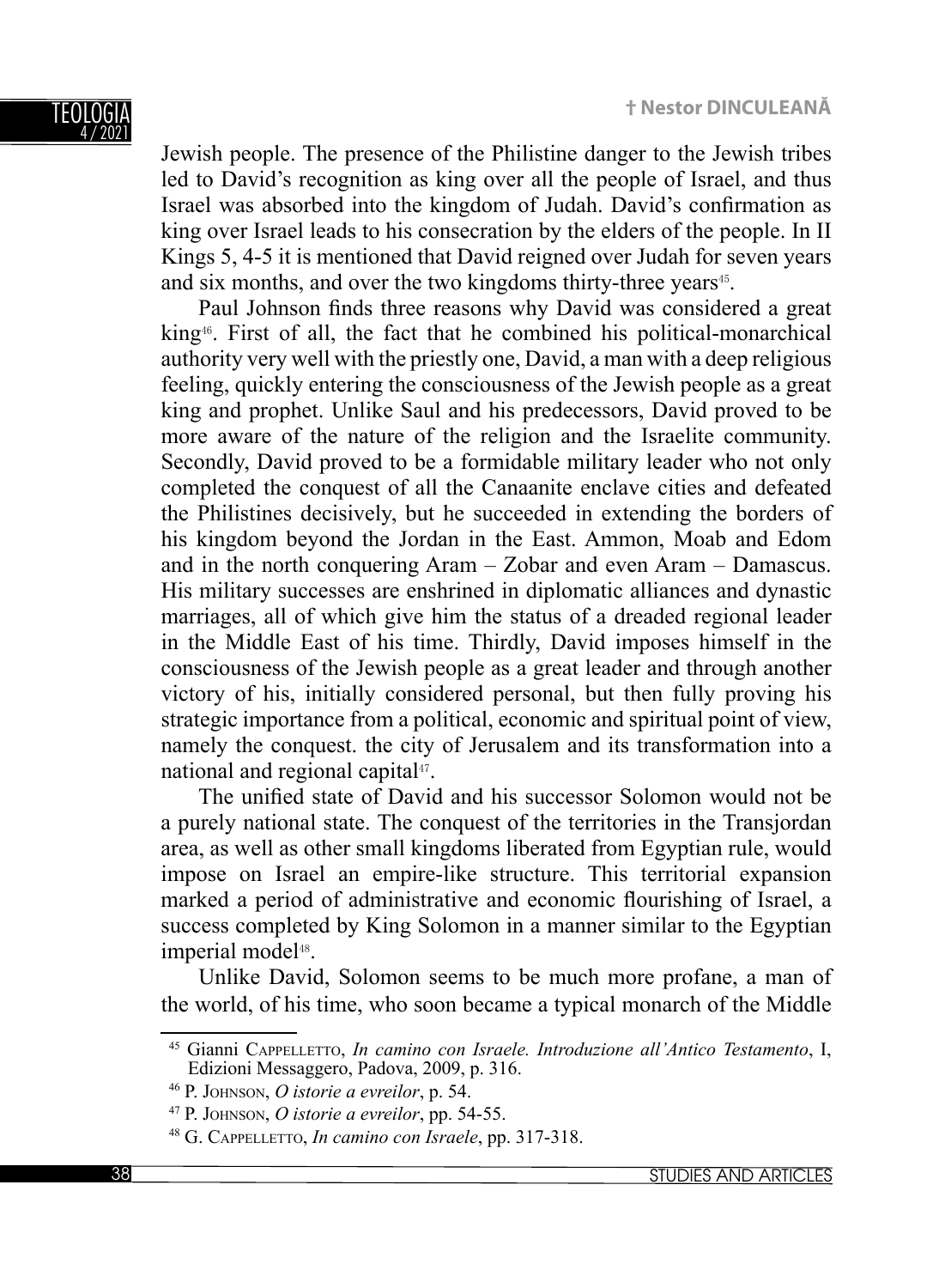East<sup>49</sup>. Demonstrating his extraordinary ability, Solomon manages to establish himself both nationally as a recognized political leader by all tribal entities, especially those in the north, and internationally, with the state of Israel reaching its peak of political and economic prosperity during his reign. The conquests of his father, David, are maintained by Solomon through various diplomatic means and especially through a very efficient administrative policy, which aimed to centralize the state of Israel. The economic development of Solomon's time was due not only to the good exploitation of trade routes across Palestine, but also to the opening of new trade corridors to the Red Sea, which led to unprecedented economic expansion in Israel's history.

The greatest achievement of King Solomon, whose myth<sup>50</sup> was created around his wisdom, was to build the Temple of God. He is chosen at the expense of his father, David,<sup>51</sup> to build the holy place of worship of the Lord God of Israel in Jerusalem. King Solomon thus succeeded in giving the Mosaic cult its most important edifice, which will definitely mark the Jewish culture and spirituality of all time. Jerusalem thus became the spiritual center of the Jewish people, Solomon thus managing to concentrate the Jewish cult in the capital of his kingdom, thus minimizing the role that the holy places in the north (Shechem, Bethel or Mizpah) had played in the past $52$ .

The reign of David and his successor Solomon represented a real organization of a united kingdom, but consisting of two political entities: Judah and Israel. Maintaining the independence of the two kingdoms is argued by the existence of different administrations, and the timing of a general census confirms this by formulating two different lists: one for Judah and one for Israel (II Kings 24, 1-9)53. Maintaining this distinction would be the foundation of the schism that later arose between the two kingdoms, a fracture that occurred in the existence of the Jewish state immediately after the death of King Solomon.

<sup>49</sup> P. JOHNSON, *O istorie a evreilor*, p. 57.

<sup>50</sup> G. J. WIGTHMAN, "The Myth of Solomon", in: *Bulletin of the American School of Oriental Research*, 277 (1990), pp. 5-22.

 $<sup>51</sup>$  P. B. DIRKSEN, "Why was David Disqualifield as Templer Bilder? The Message of 1</sup> Chronicles 22, 8", in: *Journal for the Study of the Old Testament*, 70 (1996), pp. 51- 65; B. E. KELLY, "David's Disqualification in 1 Chronicles 22, 8", in: *Journal for the Study of the Old Testament*, 80 (1998), pp. 53-61.

<sup>52</sup> P. JOHNSON, *O istorie a evreilor*, p. 61.

<sup>53</sup> Pietro A. KASWALDER, *La terra promessa. Elementi di geografi a biblica*, Edizioni Terra Santa, Milano, 2010, pp. 153-154.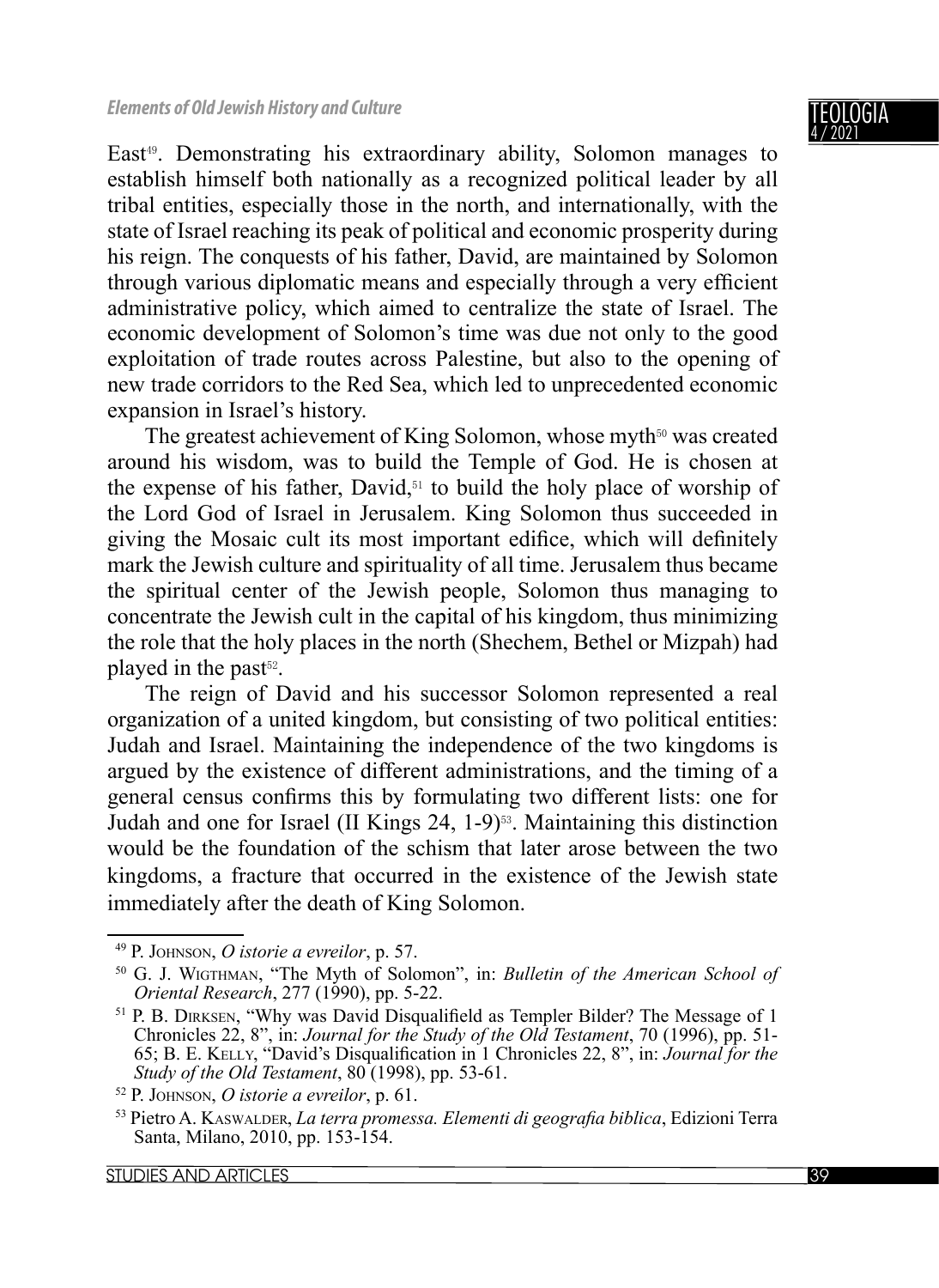

## **V.2. The Kingdom of Israel**

The biblical sources that tell the story of the Jewish people relate, after Solomon's death, the moment of a political separation between the twelve tribes of Israel and the formation of the two kingdoms: Israel and Judah. The rift between the two Jewish states comes at a time when Rehoboam, Solomon's successor to the throne, is not recognized as king by representatives of the northern kingdom at a meeting in Shechem. Following this secession, the kingdom of Israel names Jeroboam, a former Jerusalem official, king. With the exception of the tribe of Benjamin, all the other small Jewish states unite to form the kingdom of Israel or the northern kingdom, with the religious center at Bethel<sup>54</sup>.

Jeroboam's reign spanned nearly 20 years  $(930-910 \text{ BC})$ ,<sup>55</sup> and his successors were Nadab, Baasa, Ela, Zimri, and Tibni. In 885 BC. the kingdom of Israel comes to be ruled by King Omri. During this period of almost 50 years, from Solomon to Omri, the Northern Kingdom considerably expands its borders, including the plain of Megiddo and Galilee. If in the time of Jeroboam and Baasha, the political capital of Israel was in Tirsa, starting with the reign of Omri, the political and administrative center of the state of Israel becomes Samaria56.

During the reign of King Omri (885-874 BC) $57$ , the city of Samaria experienced a development worthy of a true political center, the choice of this place being obviously influenced by the extremely favorable geographical position. Omri's successor, Ahab, also developed a policy of expansion, but his writings on his sons Oozia and Jehoram give little information, the latter often being involved in battles with the Trans-Jordanian states, especially Moab. The end of Omri's dynasty was sealed in a bloodbath by the usurping general Jehu, with the support of Damascus. Jehu's nationalist and Yahweh policy<sup>58</sup> led to the extermination of all worshipers of the god

<sup>54</sup> M. LIVERANI, *Oltre la Bibbia*, p. 119.

<sup>55</sup> A. ALT, *The Monarchy in the Kingdoms of Israel and Judah*. *Essays on Old Testament History and Religion*, Oxford, Blackwell, 1966, pp. 239-259; W. I. TOEWS, *Monarchy and Religious Institutions in Israel under Jeroboam I*, Atlanta, 1993; J. BRIGHT, *A history of Israel*, pp. 236-237.

<sup>56</sup> L. MAZZINGHI, *Storia D'Israele*, p. 62.

<sup>57</sup> J. BRIGHT, *A history of Israel*, pp. 243-247.

<sup>58</sup> N. NA'AMAN, "Jehu Son of Omri: Legitimizing a Loyal Vasal by his Lord", in: *Israel Exploration Journal*, 48 (1998), pp. 236-238.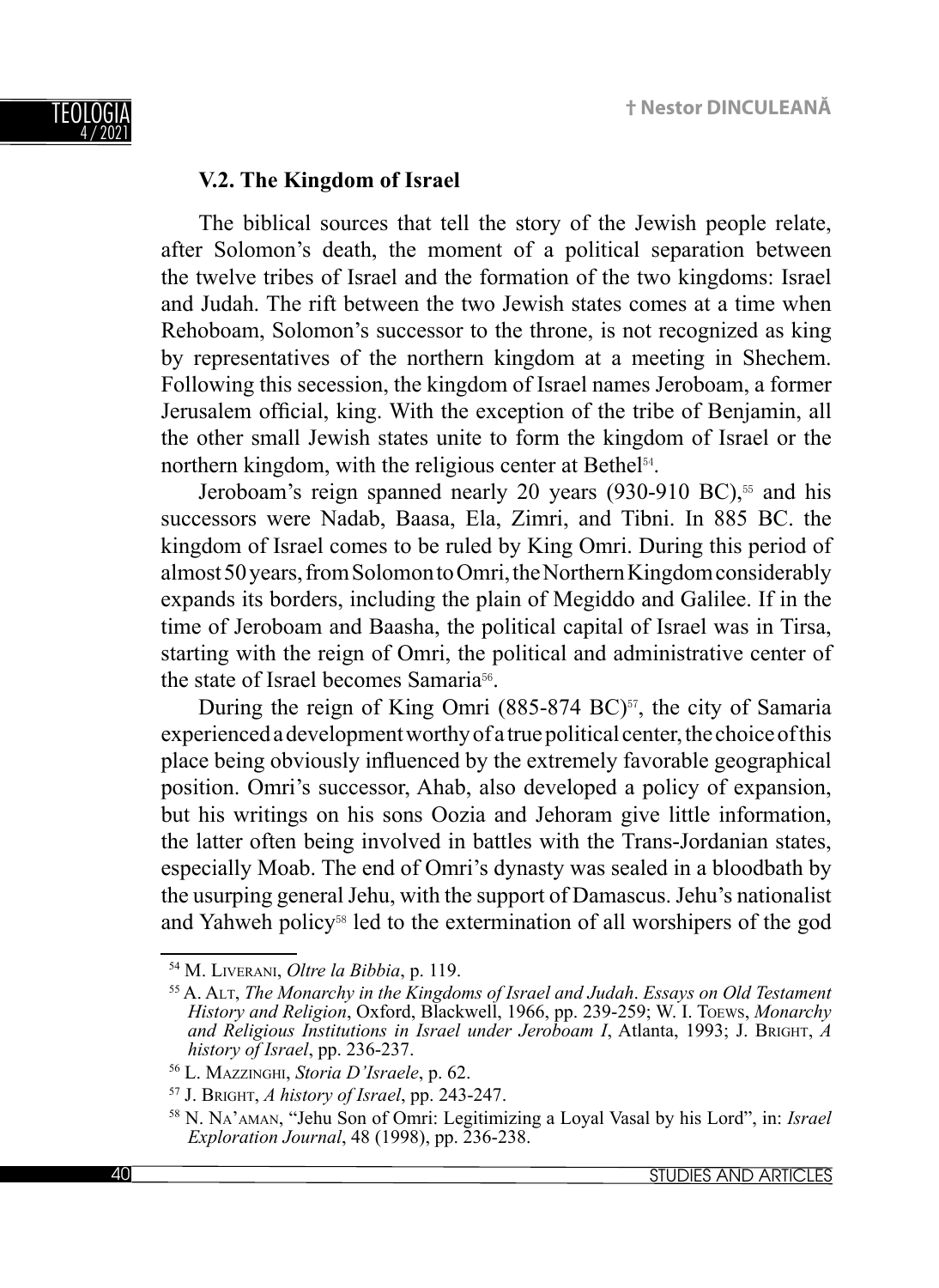Baal, but despite his cruel struggle against pagan idolatry, Jehu remained faithful to the worship of the two golden calves in Bethel and Dan by his predecessor Jeroboam. The struggle of Yahweh against Baalism seems to have had a well-defined political purpose, as the kingdom of Israel was more interested in a merging with the Aramaic states than in an alliance with the Phoenicians on the shores of the Mediterranean. Jehu's dynasty continued with his son Jehoahaz (814-798 BC) and his grandchildren, Joash (798-783 BC) and Jeroboam II (783-743 BC), a century in which prosperity The kingdom of Israel was growing steadily, but it began to decline with the enthronement of Tiglathpileser III as king of Assyria<sup>59</sup>.

Recent archaeological findings support the theory that for a time the kingdom of Israel was under Aramaic hegemony. It is an Aramaic inscription attributed to royalty and discovered at Tel-Dan. The text, dated to the ninth century BC. and the beginning of the 8th century BC, tells the story of King Hazael of Damascus following the victory over the city of Dan. The inscription seems to be confirmed by the biblical account in IV Kings 8, 28-29, which commemorates the victory of King Hazael of Damascus against Jehoram, king of Israel. The episode does not seem to be an isolated one, and there is other historical evidence (commemorative stars and architectural influences), which confirms the vassalage of the kingdom of Israel to the Aramaic kingdom<sup>60</sup>.

From a religious point of view, religious pluralism was present in the kingdom of Israel, which later materialized in a confrontation between Yahweh, the traditional God of the Jewish people, and the foreign god Baal. The presence of the god Baal in the Canaanite area was a common occurrence, even though his worship among the people of Israel was attributed to the Phoenician queen Jezebel, Ahab's wife. The goddesses Asherah and Astarte were no strangers to these lands, and these deities were worshiped here long before the Jewish people settled in Canaan. Undoubtedly, in Israel there were shrines dedicated to both Yahweh and Baal, archeologically attested being the temples of Yahweh at Bethel, Dan and Shiloh, respectively the temple of Baal in Samaria. The period in which Yahweh became the only worshiped deity in the kingdom of Israel was that of the Jehu dynasty (850-800), which led the Baalist cleansing process in the northern Jewish kingdom. The onomastic data discovered in Samaria

<sup>59</sup> M. LIVERANI, *Oltre la Bibbia*, pp. 126-130.

<sup>60</sup> L. MAZZINGHI, *Storia D'Israele*, p. 63.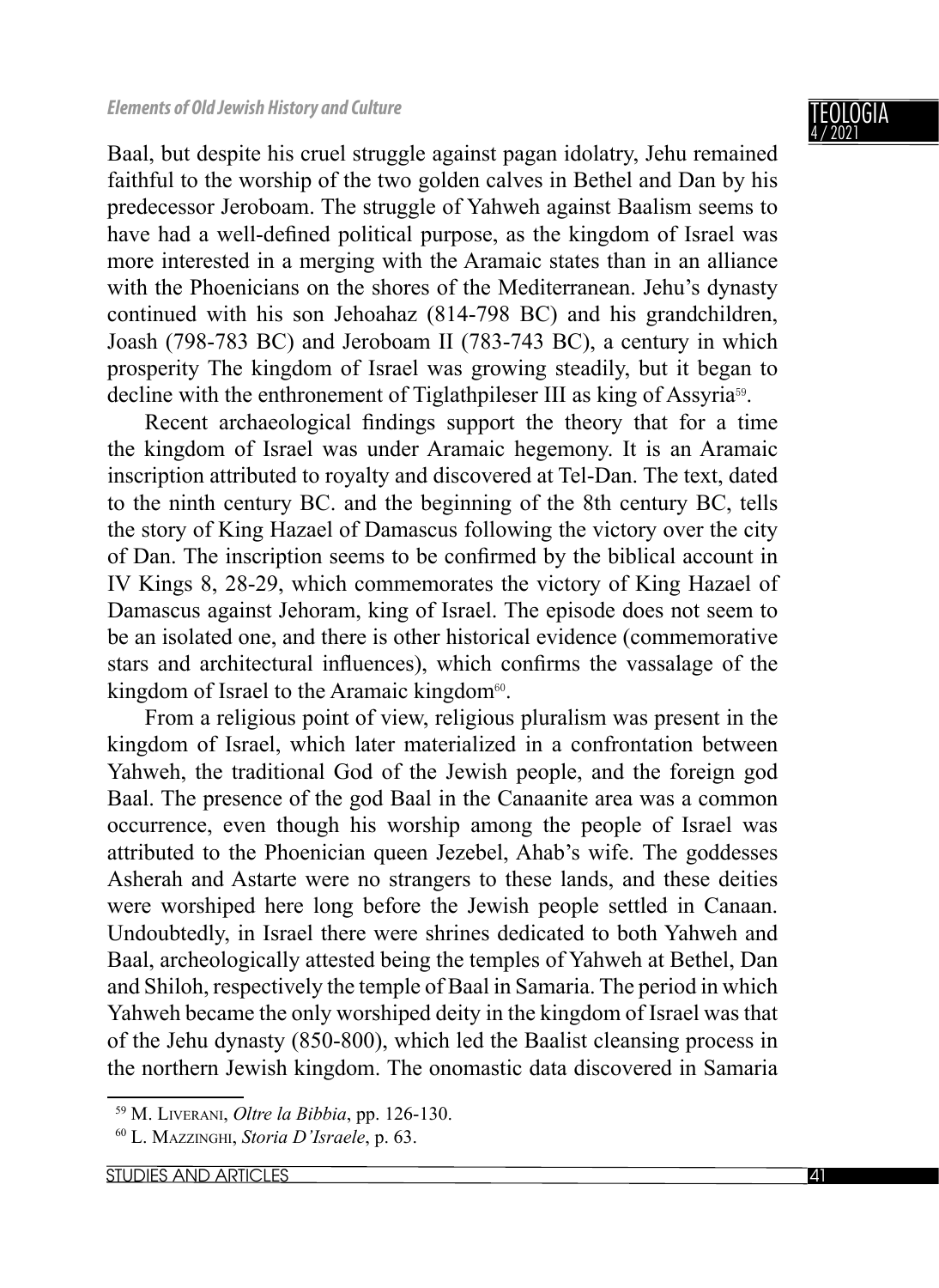on an *ostraka*61 attest to the presence of nine Yahwist names compared to only six Baalists. Moreover, among the representatives of the royalty who succeeded to the throne, the superiority of the names of Yahweh origin is present since the Omri dynasty, which attests to the recognition of Yahweh as the national deity of the people of Israel, starting with the twentieth century IX BC<sup>62</sup>.

The conquest of the kingdom of Israel by the Assyrians led by King Tiglathpileser around 732 BC is only the first stage of the destruction of the Northern Kingdom. In 721 BC. King Sargon II invades the capital Samaria63, and Israel now becomes Samaria, the name given by the Assyrians to the entire kingdom of Israel. An inscription of the Assyrian king mentions the number of 27,290 Jews deported to Assyria. The northern kingdom, now an Assyrian province, is inhabited by a new population with diverse religious traditions, but the worship of Yahweh does not completely disappear after the Assyrian conquest<sup>64</sup>.

# **V.3. The kingdom of Judah**

After the death of Solomon, the kingdom of Judah assimilated within its borders only the territory of the tribe of Benjamin. Judah's fighting with Israel continued during the reigns of kings Abijah and Asa, who were forced to enlist the support of Benhadad-led Damascus to conquer some of the northern kingdom's cities. The devastation of the cities of Dan and Naphtali by Benhadad does not completely unbalance the relationship between Judah and Israel, as evidenced by the help that Jehoshaphat (870- 848 BC), the king of Judah, offers to Ahab in the battle to conquer Ramoth. King Jehoram (848-841 BC) also supports the king of Israel in the battle against Moab65.

The reign of David's dynasty in the kingdom of Judah ended after only a century of rule, when the usurper Joash<sup> $66$ </sup> ascended the throne. Its kingship is short-lived, and Hazael of Damascus's military campaigns

<sup>61</sup> A. F. RAINEY, "Toward a Precise Date for the Samaria Ostraca", in: *Bulletin of the Amerian School of Oriental Research*, 272 (1988), pp. 69-74.

<sup>62</sup> M. LIVERANI, *Oltre la Bibbia*, pp. 134-135.

<sup>63</sup> K. LAWSON YOUNGER, "The Fall of Samaria in Light of Recent Research", in: *Catholic Biblical Quarterly*, 61 (1999), pp. 461-482.

<sup>64</sup> L. MAZZINGHI, *Storia D'Israele*, p. 73.

<sup>65</sup> Mario LIVERANI, *Oltre la Bibbia*, p. 143.

<sup>66</sup> Mario LIBERANI, "L'histoire de Joas", in: *Vetus Testamentum*, 24 (1974), pp. 438-453.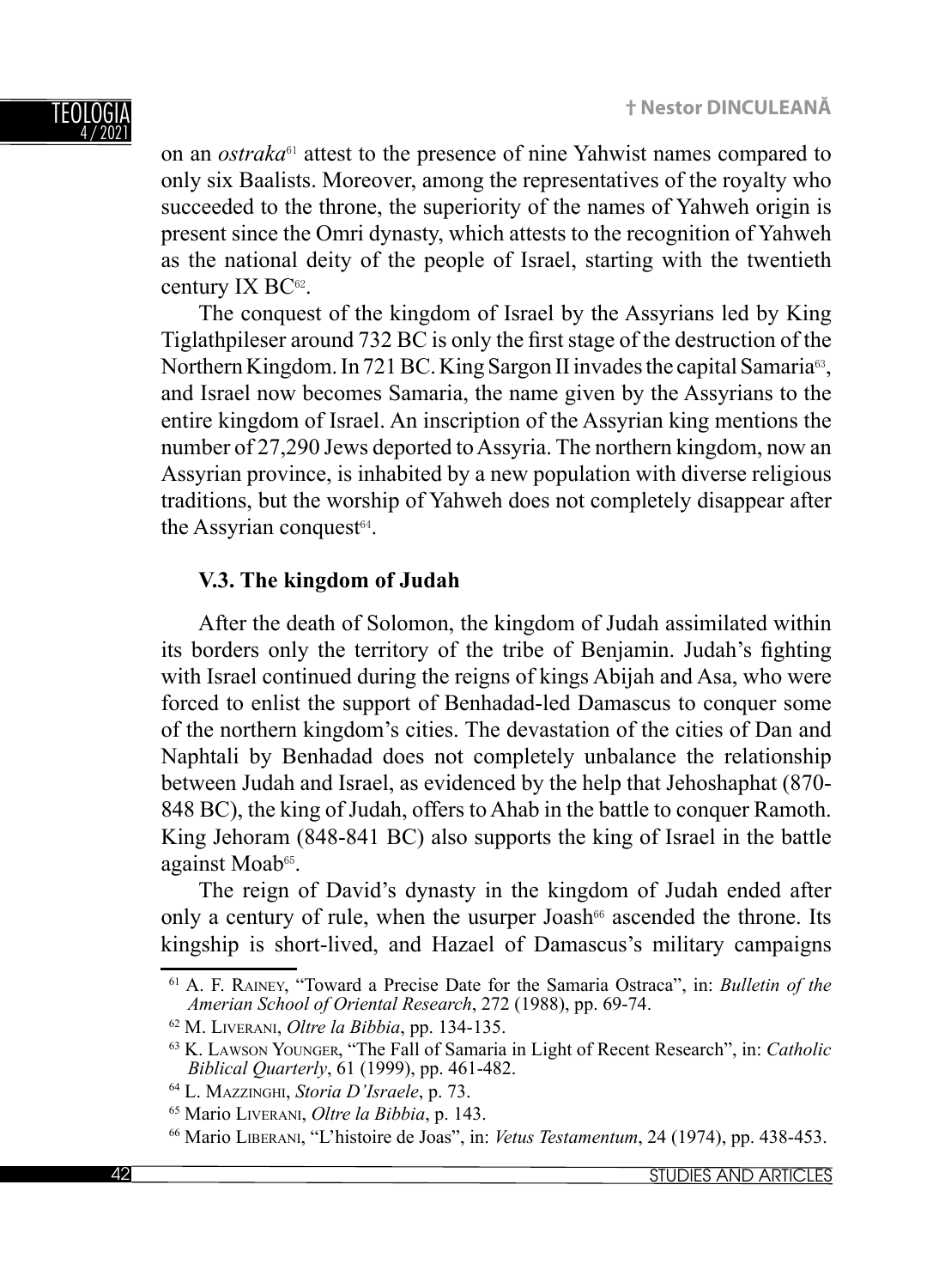against the Philistines are saved by Jerusalem, paying tribute to the Aramaeans. Ioas ends up being killed by his officials, and the royal seat is occupied by his son, Amasia, who manages to defeat the Edomites and defies the hegemony of the Northern Kingdom. The confrontation between Israel and Judah at Beth Shemesh ends with the defeat of Jerusalem, and King Amaziah, though continuing his reign, is killed in an internal revolt. The successor of Amaziah is chosen by the people in the person of his son, Uzziah or Azariah. He, living with leprosy, lives in a secluded place, and the one who actually rules the kingdom is his son, Jotham (752-736 BC). During Jotham's reign, Israel's influence over the kingdom of Judah began to grow. The texts discovered at Kuntillet 'Ajrud identify, in the Negev area, a patrol control fortress, where, in addition to pottery of Israeli and Phoenician origin, were found inscriptions mentioning two deities: Yahweh of Teman and Yahweh of Samaria. Towards the end of Jotham's reign, King Resin of Damascus and the King of Israel invade the kingdom of Judah, and in the time of Ahaz they conquer Jerusalem, and the king is forced to pay tribute again to obtain peace $67$ .

The development of urban centers in the kingdom of Judah during the concomitant organization of the Transjordanian states led to an estimated 110,000 inhabitants within the borders of the kingdom with its capital in Jerusalem. Important archaeological finds attest to the flourishing period of the kingdom of Judah around the ninth century BC. They were found in the excavations of Lachiș, Kirbet Rabud, Tel Halif, Tell en-Nasbe, Tell Beit Mirsim, Tel Masos and Tell el-Fara<sup>68</sup>.

Biblical Testimonies About the Kingdom of Judah During the Nineteenth and Eighteenth Centuries BC they are extremely small, the only information being brought by the second book of Chronicles, where the mentions refer in general to the religious life of the people. Early ninth century BC is the period in which Yahweh becomes the national deity for the Jews of the southern kingdom, following the activity of the prophets Elijah and Elisha $69$ , when idolatry is exterminated and the first royal name of Yahweh origin is that of King Jehoshaphat. It is the time when the

<sup>67</sup> M. LIVERANI, *Oltre la Bibbia*, pp. 145-148.

<sup>68</sup> M. LIVERANI, *Oltre la Bibbia*, p. 152.

<sup>69</sup> R. P. CARROLL, "The Elijah-Elisha Sagas", in: *Vetus Testamentum*, 19 (1969), pp. 400- 415.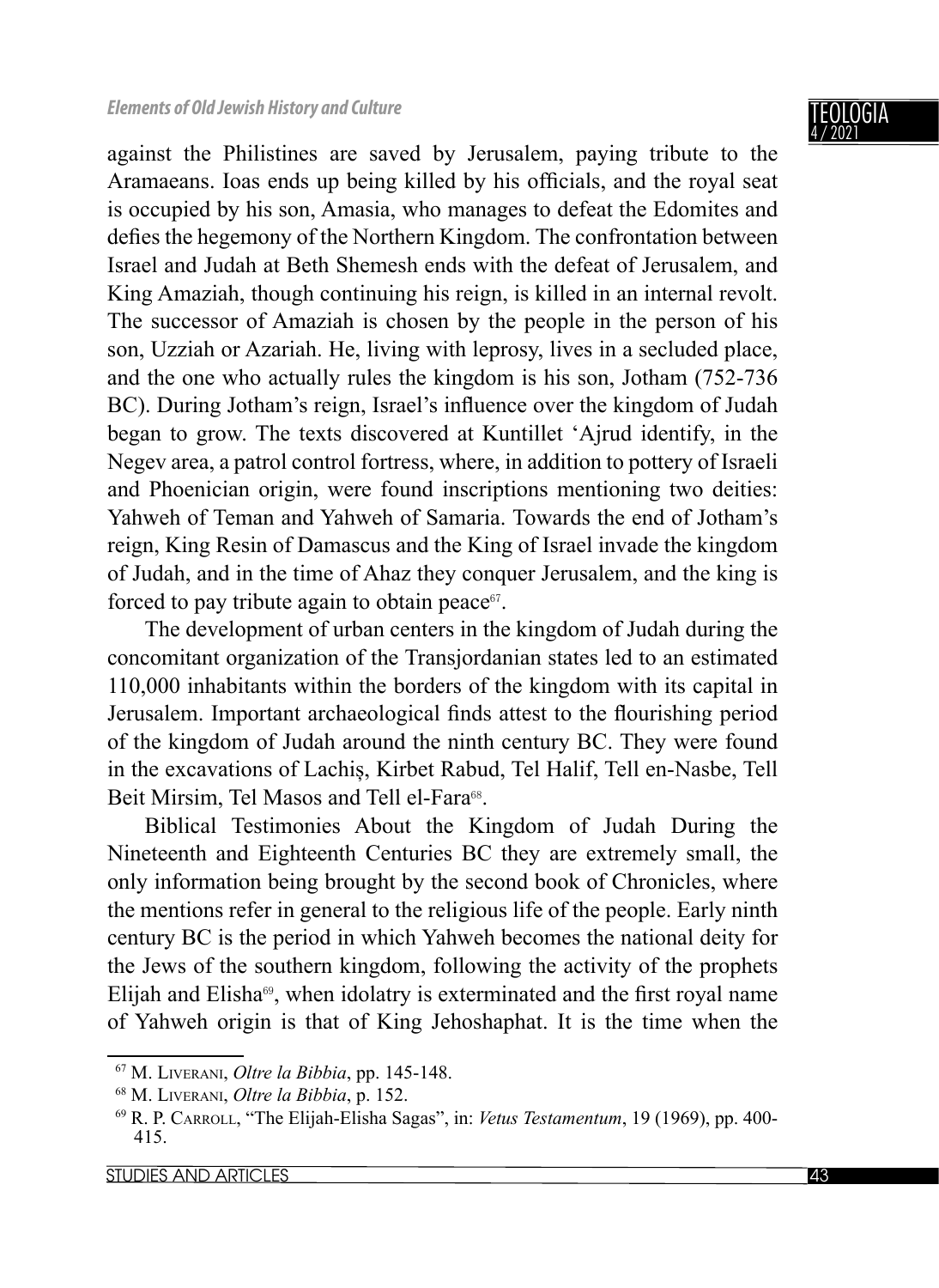prophets of the kingdom of Judah (the most important being Micah) are fighting to end the confrontation between Israel and Judah<sup>70</sup>.

The last years of the kingdom of Judah were marked by a state of crisis and confusion. After the death of Josiah, the religious reformer of the Jews71, Jehoahaz, his successor, claims to be subject to the Egyptian pharaoh Nekau, but he exiles him to Egypt and makes Eliakim king, changing his name to Jehoiakim. The conquest campaign of the Babylonian king Nebuchadnezzar and the defeat of Nakau in 605 BC at Karkemish, near the Euphrates, was the time when Judah was threatened by Babylonian rule. In 598 BC. Jerusalem is besieged, and Jehoiakim dies, while his successor Joachim surrenders to Nebuchadnezzar and is exiled to Babylon. The last king over the independent kingdom of Judah is named Zedekiah, another son of Josiah, but his reign would be short-lived, for in 587 BC. Nebuchadnezzar returns to Judea to conquer Jerusalem once and for all. Testimony to these historical episodes are the inscriptions from Lachish, the last stronghold of the Jews, and the Bible book of Jeremiah, according to which, after a terrible famine, Jerusalem capitulates to the Babylonian force72.

# **VI. The Babylonian exile**

The conquest of the two Jewish kingdoms, Israel and Judah, by the Assyrians and the Babylonians, respectively, would decisively influence the historical course of the Jews. The destruction of the kingdom of Israel by the Assyrians in 721 BC and the deportation of the ten Israelite tribes to Assyria73 seems to be the last information that the historical testimonies provide in this regard. The biblical writings relate in more detail the fall of the kingdom of Judah to the Babylonians in 587 BC, "drawing" the sad picture of the conquest of Jerusalem and the destruction of the Temple of Solomon<sup>74</sup>

<sup>70</sup> M. LIVERANI, *Oltre la Bibbia*, pp. 156-157.

<sup>71</sup> N. NA'AMAN, "The Kingdom of Judah under Josiah", in: *Tel Aviv*, 18 (1991), pp. 3-71.

<sup>72</sup> L. MAZZINGHI, *Storia D'Israele*, pp. 83-84.

<sup>&</sup>lt;sup>73</sup> N. NA'AMAN, "Population Changes in Palestine Folowing Assyrian Deportations", in: *Tel Aviv*, 20 (1993), pp. 104-124.

<sup>74</sup> Michael WALZER, *All'ombra di Dio*, trad. di Franco Bassani, Editura Paideia, Brescia, 2013, p. 105.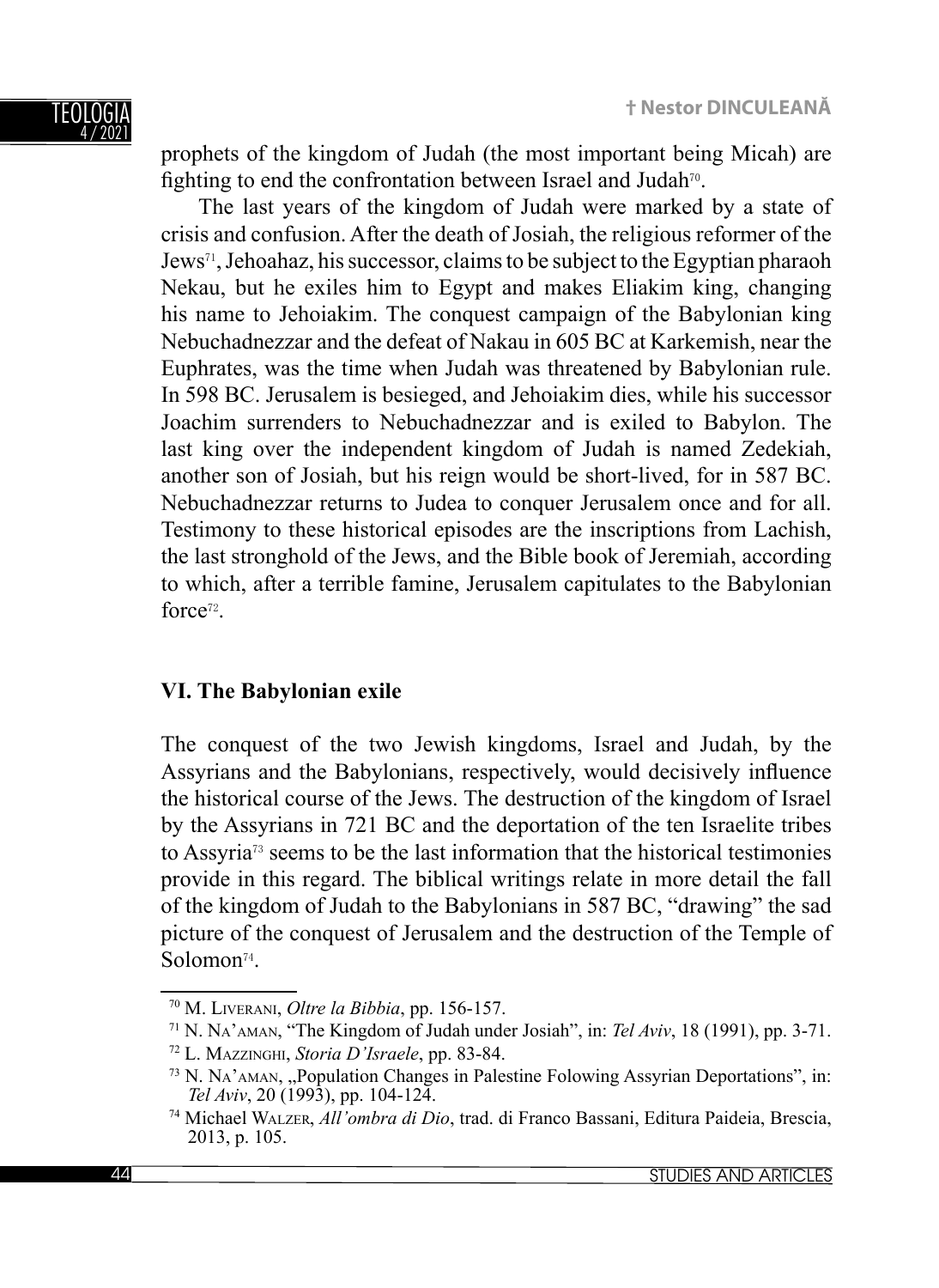The deportation of the Jews from the kingdom of Judah to Babylon did not constitute their disappearance as a people, and they soon adapted to their new reality75. The organization of the exiled Jewish community led to new forms of religious worship, resisting local religions and developing a new conception of theology and politics. The Babylonian exile allowed the writing of new versions of ancient theological books and the preservation of the writings of two of the most important prophets: Ezekiel and Isaiah. It is possible that the attitude of the Babylonians towards the exiled Jewish community was completely different from that of the Assyrians, an argument that supports the disappearance of the northern kingdom with the Assyrian exile<sup>76</sup>.

Biblical texts provide different figures for the number of deportees from the kingdom of Judah. The Book of Kings speaks of at least 10,000 people, while Jeremiah mentions about 4,600. The deportees were generally members of the nobility and specialists in metal and artifact processing, with the simple population still left in the Palestinian land for farming. Unlike the Assyrians, the Babylonians developed a policy of individualistic prosperity, pursuing economic and administrative growth in the central places of the empire, somewhat neglecting the conquered territories. This fact is argued by the massive decline of the population by almost 85%, but especially by the small number of archaeological sites dating from that period (from 116 in the seventh century BC to 41 in the sixth century B.C.). Also, royal palace constructions were completely missing at that time, and inscriptions of written texts are extremely rare. The only area saved from this disaster was occupied by the tribe of Benjamin, where a small government was formed around the cities of Tell el-Ful, Tell en-Nasabe, Beth-el and Gibeon<sup>77</sup>.

In contrast to the deportees of the northern kingdom, whose traces were lost in the land of Mesopotamia, the exiles of the kingdom of Judah retained not only their political community structure, but also their onomastic terminology. Exceptions are the king appointed by the Babylonians over the Jews, Jehoiakim, whose descendants took names of Chaldean origin,

<sup>75</sup> M. COGAN, "Life in Diaspora", in: *Biblical Archaeologist*, 37 (1974), pp. 6-12; B. ODED, "Observations on the Israelite / Judaen Exiles in Mesopotamia", in: K. VAN LERBERGHE-A.SCHOORS (eds.), *Immigration and Emigration within the Ancient Near East*, Leuven, 1995, pp. 205-212.

<sup>76</sup> M. WALZER, *All'ombra di Dio*, p. 106.

<sup>77</sup> M. LIVERANI, *Oltre la Bibbia*, pp. 215-216.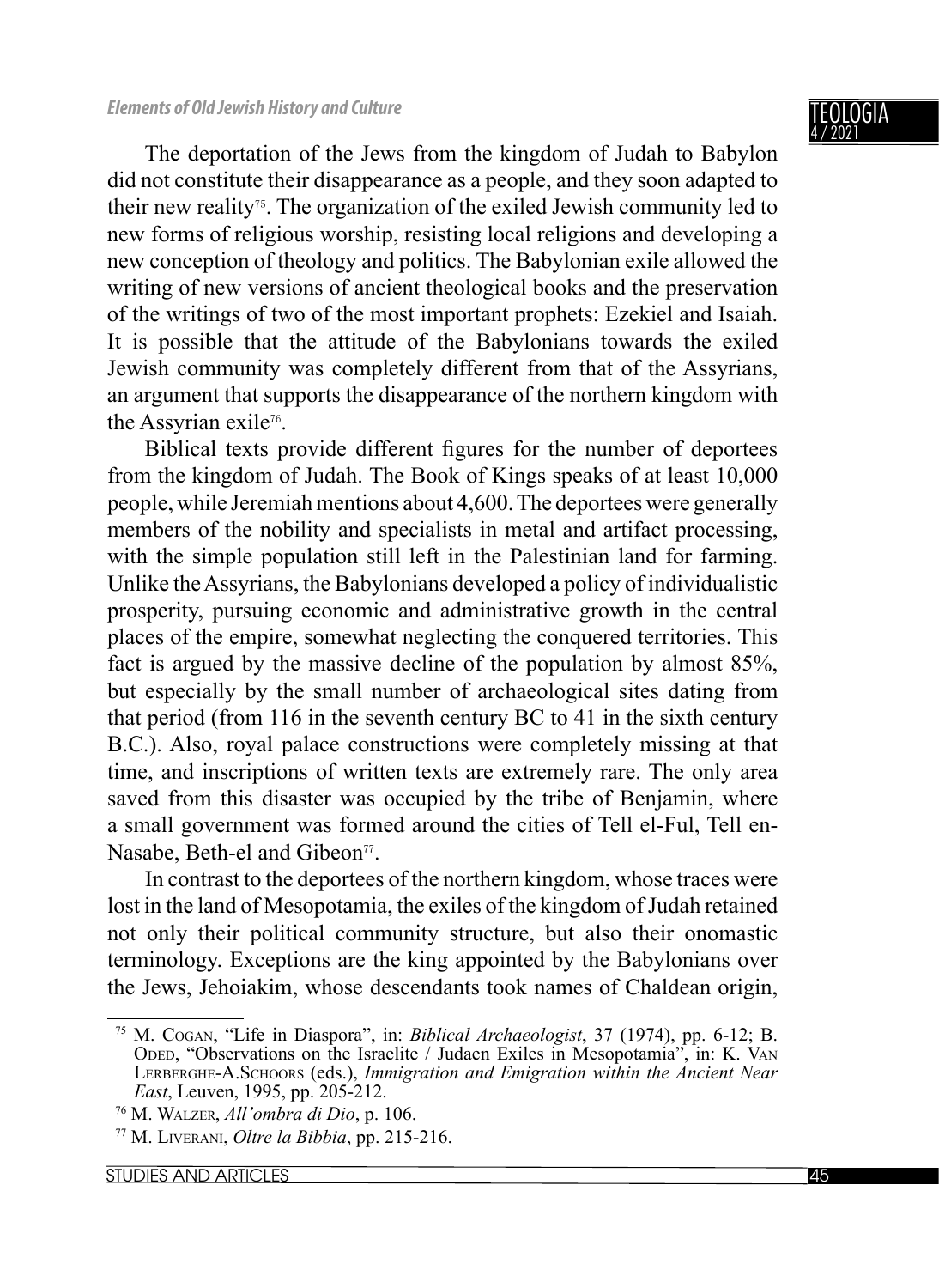#### TEOLOGI 4 / 2021

such as Salatiel and Senator, or his nephew Zerubbabel, who would be the leader of the post-exile community. The Jewish community deported to Babylon is easily rebuilding, adapting to the existing situation, with the population concentrated in the Nippur area, along the Chedar Canal, in places that needed to be recolonized, as their name reinforces this idea<sup>78</sup>. Also in the vicinity of Sippar, in the Babylonian texts, a small town called Judah was identified, where the population had a name of Jewish origin<sup>79</sup>.

An important aspect of the period of Babylonian rule over Palestine is the existence of groups of Jewish emigrants who took refuge in Egypt, specifically in its eastern Delta. In Elephantine, the Jewish community was very well organized, with its own government and even a temple dedicated to Yahweh. The testimonies in this regard are extremely numerous, generally of Aramaic origin (200 papyri and 50 ostraka), but also the letter of a Jew to the leadership of the temple in Elephantine<sup>80</sup>.

The experience of the Babylonian exile was a fundamental stage in the existence of the Jewish people. The destruction of the Temple in Jerusalem, the deportation and the national disaster could have meant the disappearance of Judaism. However, Josiah's reform had an overwhelming role in maintaining the religious and community spirit of the Jews in exile. Although they were constantly confronted with a different and diverse religious conception, specific to the historical context of the rule of the Babylonian Empire, the Jewish communities in exile were able to further strengthen the idea of Yahweh monotheism. However, there is an element that influenced the culture of the Jewish people in exile, namely the Aramaic language, which they adopted, given the fact that at that time, Aramaic was the international language of the time<sup>81</sup>.

The Babylonian exile of the Jews ends in 538 BC, when the Persian king Cyrus II the Great conquers Babylon and restores all deportees the freedom to return to their homeland. It is difficult to determine whether

<sup>78</sup> Salo WITTMAYER BARON, *A Social and Religious History of the Jews*, vol. I, Columbia University Press, New York and London, The Jewish Publication Society of America, Philadelphia, pp. 108-110; M. DAMDAMAEV, "The Diaspora" A. "Babylonia in Persian Age", in: *The Cambridge History of Judaism*, Cambridge University Press, Cambridge, 1989, pp. 330-338. The term *Tel*, coming from Babilonian, *tilu*, is frequently used in the name of some cities to indicate a hill or a place on which there were the ruins of a settlement.

<sup>79</sup> M. LIVERANI, *Oltre la Bibbia*, p. 238.

<sup>80</sup> M. LIVERANI, *Oltre la Bibbia*, p. 241.

<sup>81</sup> L. MAZZINGHI, *Storia D'Israele*, pp. 94-95.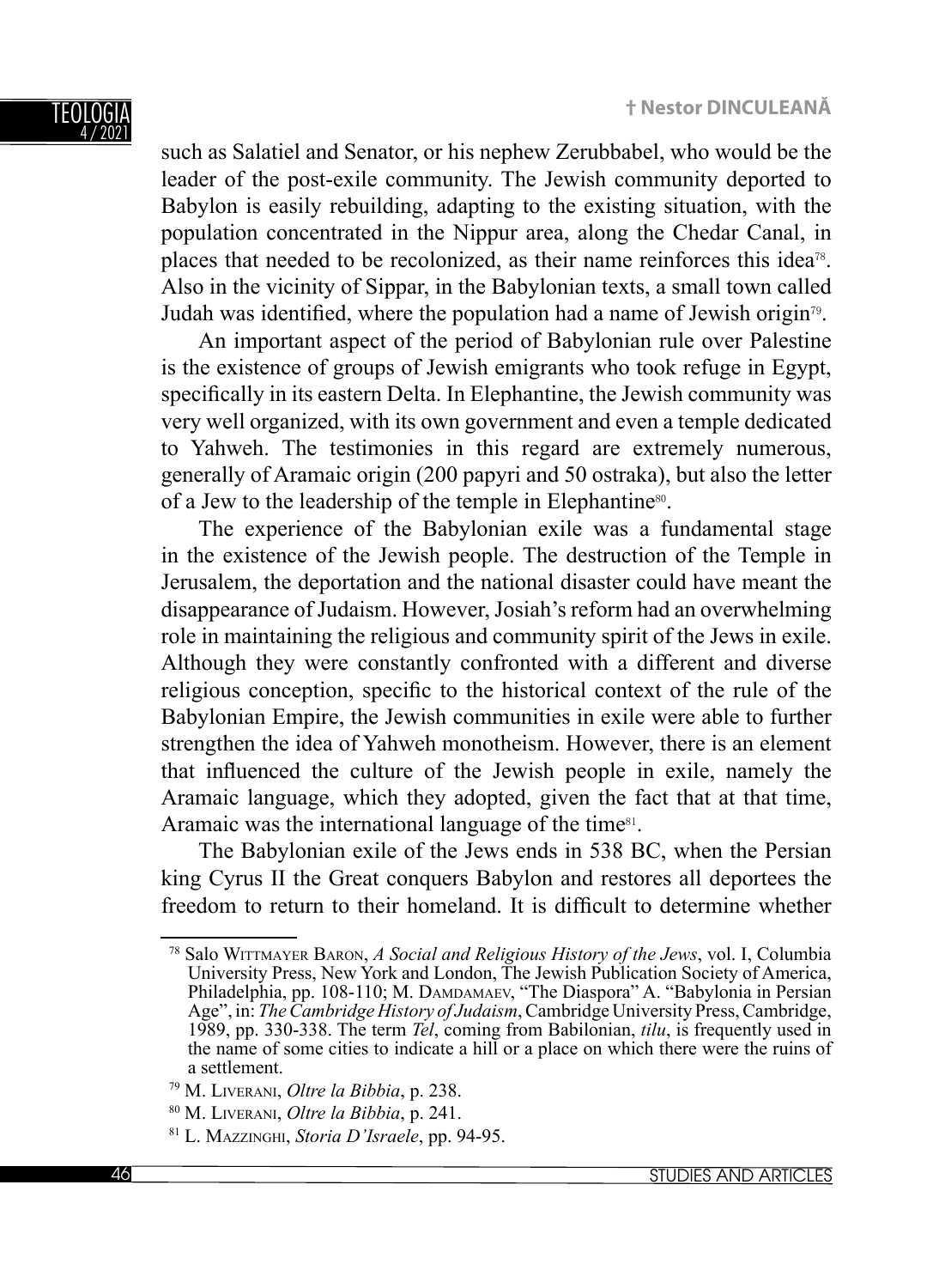

Cyrus' policy was humanitarian or tolerant; it is certain that, according to Isaiah, he is a God-sent savior to deliver the chosen people from Babylonian exile<sup>82</sup>.

# **VII. The post-exile community**

From the time of his return from the Babylonian exile (538 BC) to the Roman era, the Jewish people did not enjoy political independence. The Jewish community returning to Palestine was organized around the Temple in Jerusalem, which was rebuilt and became the religious capital of the Jews again. Through the two religious reformers Ezra and Nehemiah begins a new historical stage of the Jewish people, at which point postexilic Judaism is referred to as "Judaism". It outlines a state that has as its landmark the Temple in Jerusalem, a theocratic society ruled by the priestly class and the "counsel of the elders", who transmitted the message of Yahweh to the people<sup>83</sup>.

In the post-exile Jewish community, a socio-religious nationalism is developing that forbids the penetration of paganism within it. The religious precepts written in the *Torah* represented the norms of community life of the Jews. The teachings of the *Torah* were passed on to the people in synagogue meetings<sup>84</sup>, but the highest form of fulfillment of Jewish religious duties was to attend religious ceremonies at the Temple in Jerusalem<sup>85</sup>.

Along with the members of the priestly class in Jerusalem, a caste of scribes developed, responsible for instructing the people in receiving the teachings of the *Torah*<sup>86</sup>, given that the official language of worship was Hebrew, while the language spoken by the people was Aramaic. Also during this period, the diaspora communities developed, especially those

<sup>82</sup> L. MAZZINGHI, *Storia D'Israele*, p. 96.

<sup>83</sup> G. CAPPELLETTO, *In camino con Israele*, pp. 377-378.

<sup>&</sup>lt;sup>84</sup> *Torah* represents the collection of the books of the Pentateuh and was formulated between 450 and 350 BC.

<sup>85</sup> The synagogue, as a place of worship of the Jews,appeared during the Babylonian exile as a consequence of the impossibility of practicing the ritual cult.Thus, the religious meetings of the members of the Jewish communities from the exile were organised in places identified with the term "synagogue", a custom preserved in the Jewish diaspora after the end of the Babylonian exile. The term is of Greek origin and means "meeting".

<sup>86</sup> G. CAPPELLETTO, *In camino con Israele*, p. 378.